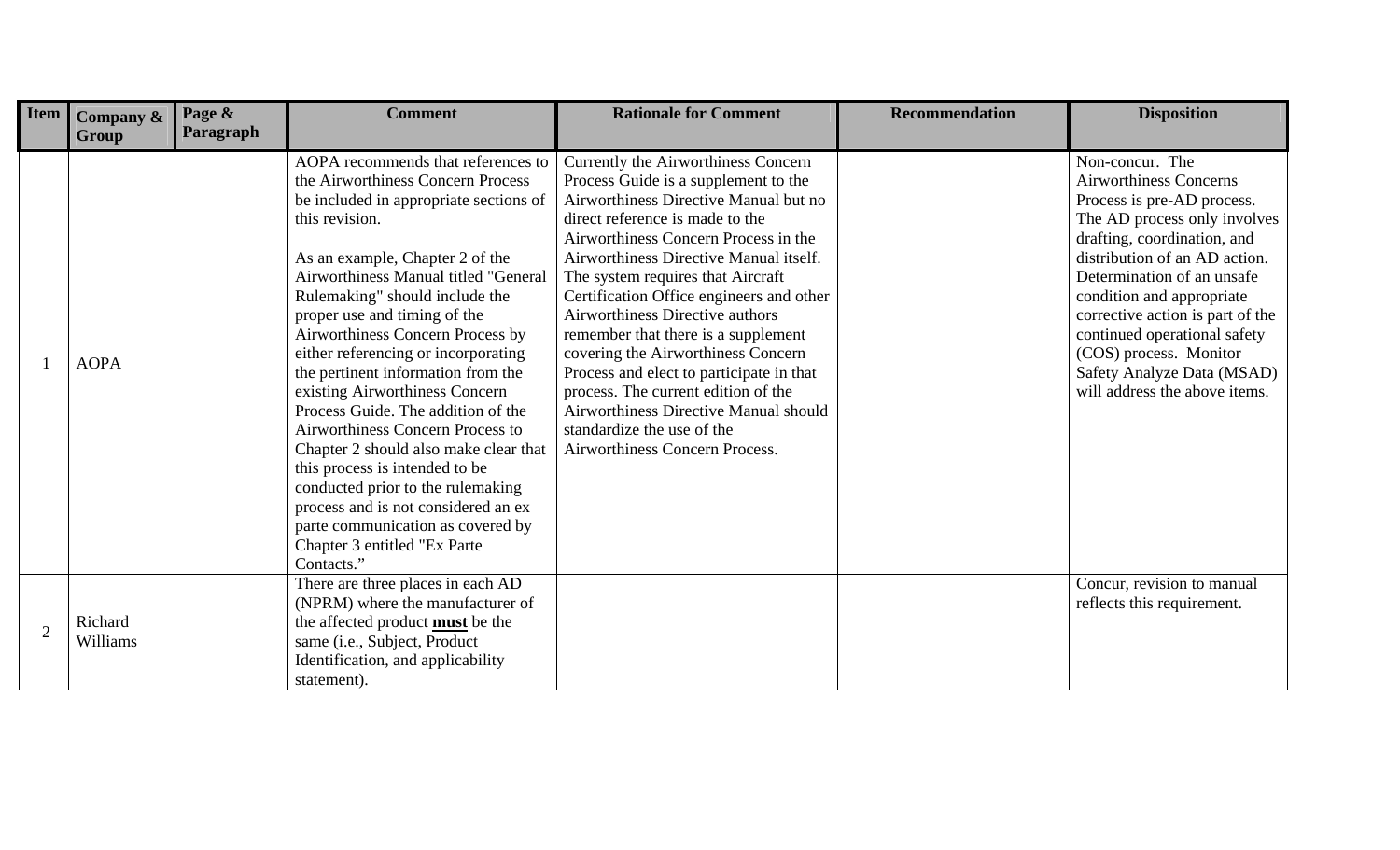| Item                     | Company &<br>Group                                          | Page &<br>Paragraph | <b>Comment</b>                                                                                                                                                                                                                                                                                                                                                                                                          | <b>Rationale for Comment</b>                                                                                                                                                                                                                                                                                                                                                                                                                                                                                                                                                                           | <b>Recommendation</b> | <b>Disposition</b>                                                                                                                                                                                                      |
|--------------------------|-------------------------------------------------------------|---------------------|-------------------------------------------------------------------------------------------------------------------------------------------------------------------------------------------------------------------------------------------------------------------------------------------------------------------------------------------------------------------------------------------------------------------------|--------------------------------------------------------------------------------------------------------------------------------------------------------------------------------------------------------------------------------------------------------------------------------------------------------------------------------------------------------------------------------------------------------------------------------------------------------------------------------------------------------------------------------------------------------------------------------------------------------|-----------------------|-------------------------------------------------------------------------------------------------------------------------------------------------------------------------------------------------------------------------|
| 3                        | Richard<br>Williams                                         |                     | If the AD applies to an Airframe,<br>Engine or Propeller, the indicated<br>manufacturer <b>must</b> be the product's<br>Type Certificate holder.                                                                                                                                                                                                                                                                        |                                                                                                                                                                                                                                                                                                                                                                                                                                                                                                                                                                                                        |                       | Concur, revision to manual<br>reflects this requirement.                                                                                                                                                                |
| $\overline{\mathcal{A}}$ | Richard<br>Williams                                         |                     | If the indicated manufacturer is not<br>the Type Certificate holder, the<br>product to which the AD applies<br>must be an Appliance.                                                                                                                                                                                                                                                                                    |                                                                                                                                                                                                                                                                                                                                                                                                                                                                                                                                                                                                        |                       | Concur, revision to manual<br>reflects this requirement.                                                                                                                                                                |
| 5                        | Richard<br>Williams                                         |                     | Do not insert a graphics table in the<br>AD. These are un-searchable.                                                                                                                                                                                                                                                                                                                                                   |                                                                                                                                                                                                                                                                                                                                                                                                                                                                                                                                                                                                        |                       | Concur, revision to manual<br>reflects this requirement.                                                                                                                                                                |
| 6                        | Experimental<br>Aircraft<br>Assoc.<br>(EAA) Doug<br>Macnair | <b>FOREWORD</b>     | Request that the following sentence<br>be added to the end of the<br><b>FOREWORD:</b><br>a. "ADs and safety directives<br>are not applicable to amateur-built<br>aircraft or light-sport aircraft for<br>which the FAA has issued an<br>experimental certificate under<br>§21.191; ultralights and hang gliders<br>not having airworthiness certificates;<br>and components or products installed<br>on such aircraft," | i. In accordance with §21.191<br>experimental amateur-built and<br>experimental light-sport aircraft are<br>non-TC'd aircraft. Per §103.1(c) and<br>§103.7 ultralight aircraft, including<br>hang gliders, do not have any U.S. or<br>foreign airworthiness certificate.<br>ii. In the final rule Certification of<br>Aircraft and Airmen for the Operation<br>of Light-Sport Aircraft (FAA-2001-<br>11133, effective September 1, 2004),<br>Section IV Comparative Tables, Light-<br>Sport Aircraft Maintenance and<br>Certification Requirements, the FAA<br>clearly established that ADs and safety |                       | Non-concur. Although this is<br>good information, it does not<br>belong in the Foreword of the<br>AD Manual. AIR-140 is<br>considering the appropriate<br>place for this information<br>(e.g., Advisory circular, etc.) |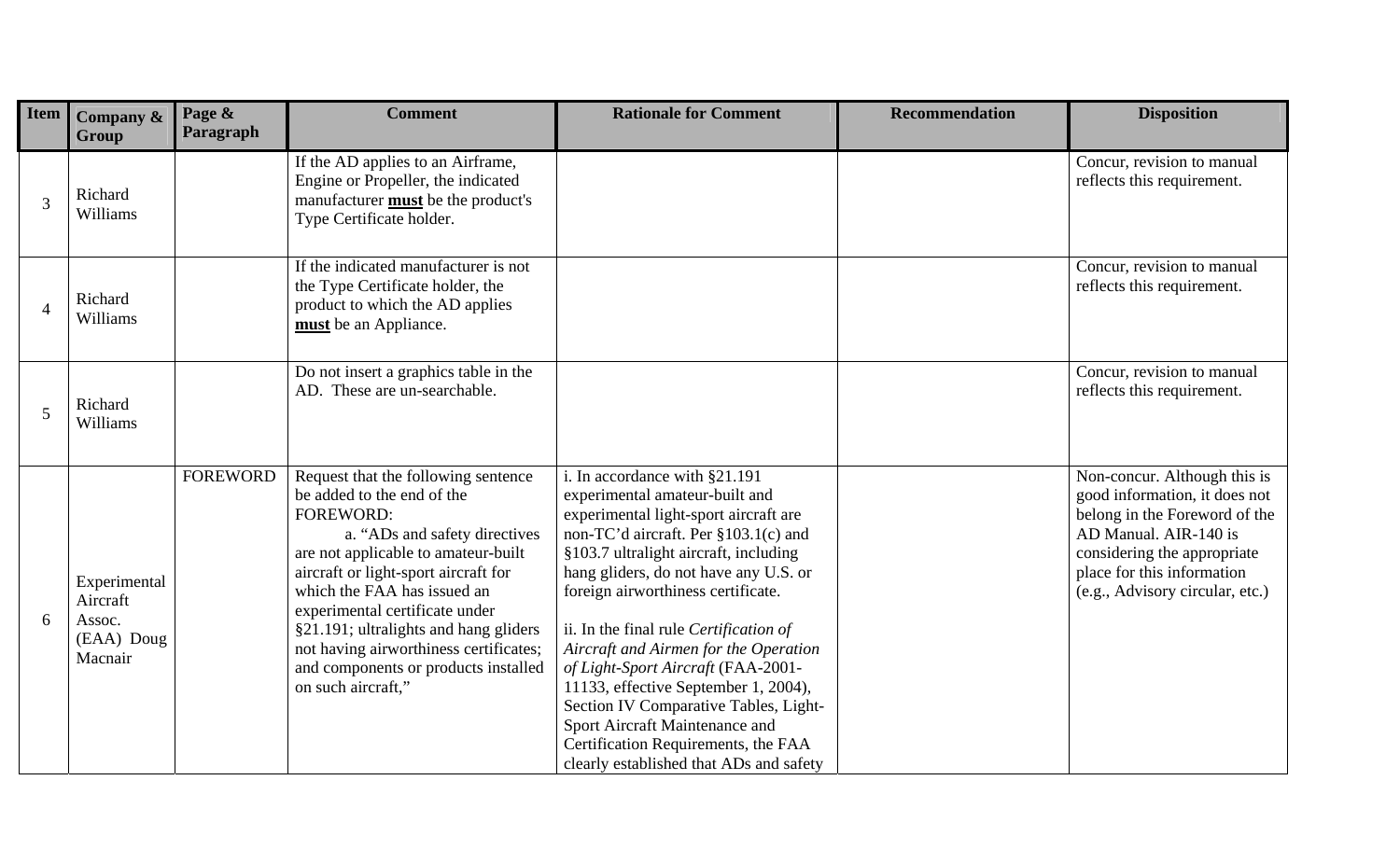| <b>Item</b> | Company &<br>Group | Page &<br>Paragraph | <b>Comment</b> | <b>Rationale for Comment</b>                                                                                                                                                                                                                                                                                                                                                                                                                                                                                                                                             | <b>Recommendation</b> | <b>Disposition</b> |
|-------------|--------------------|---------------------|----------------|--------------------------------------------------------------------------------------------------------------------------------------------------------------------------------------------------------------------------------------------------------------------------------------------------------------------------------------------------------------------------------------------------------------------------------------------------------------------------------------------------------------------------------------------------------------------------|-----------------------|--------------------|
|             |                    |                     |                | directives were not applicable to<br>experimental light-sport and amateur-<br>built aircraft.                                                                                                                                                                                                                                                                                                                                                                                                                                                                            |                       |                    |
|             |                    |                     |                | iii. 14 CFR part 43.1b: "This part does<br>not apply to any aircraft for which the<br>FAA has issued an experimental<br>certificate, unless the FAA has<br>previously issued a different kind of<br>airworthiness certificate for that<br>aircraft." All AD and safety directives<br>must be accomplished by using Part 43<br>guidance (how it will be applied, who<br>can do the work, what standard will be<br>used, and how it will be recorded), and<br>since Part 43 does not apply to these<br>aircraft, ADs and safety directives<br>therefore also do not apply. |                       |                    |
|             |                    |                     |                | iv. Special Airworthiness Information<br>Bulletin No. ACE-97-04, dated May 29,<br>1997: "Under current certification<br>requirements, an aircraft with an<br>experimental certificate is not<br>considered to have an approved "type<br>design. This means that an aircraft<br>with an experimental certificate is not<br>required to comply with Airworthiness<br>Directives."                                                                                                                                                                                          |                       |                    |
|             |                    |                     |                | v. FAA letter, Applicability of an AD<br>against a type certificated article                                                                                                                                                                                                                                                                                                                                                                                                                                                                                             |                       |                    |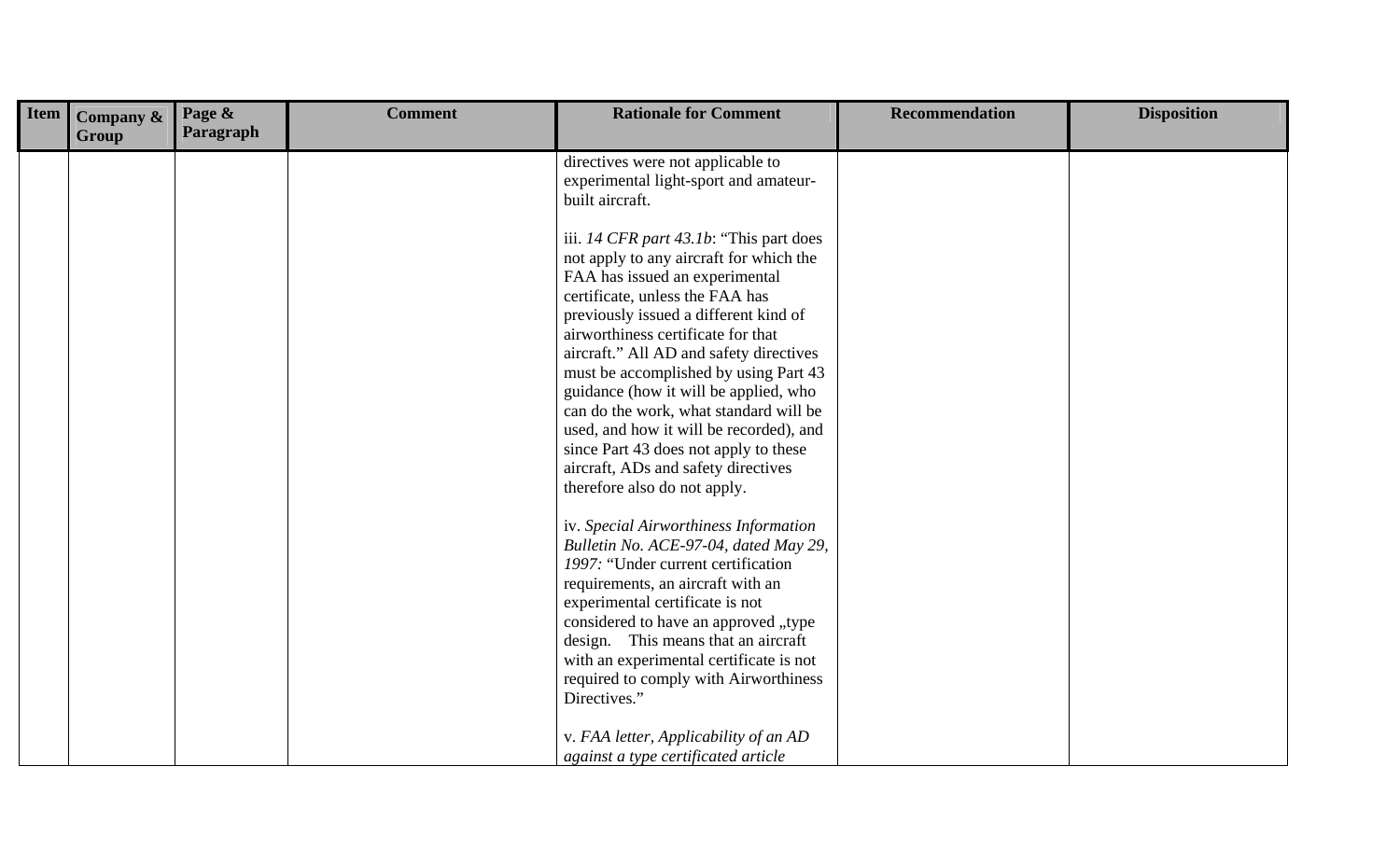| <b>Item</b> | Company &<br>Group | Page &<br>Paragraph | <b>Comment</b> | <b>Rationale for Comment</b>                                                                                                                                                                                                                                                                                                                                                                                                                                                                                                                                                                                                                                                                        | <b>Recommendation</b> | <b>Disposition</b> |
|-------------|--------------------|---------------------|----------------|-----------------------------------------------------------------------------------------------------------------------------------------------------------------------------------------------------------------------------------------------------------------------------------------------------------------------------------------------------------------------------------------------------------------------------------------------------------------------------------------------------------------------------------------------------------------------------------------------------------------------------------------------------------------------------------------------------|-----------------------|--------------------|
|             |                    |                     |                | installed on an amateur-built aircraft,<br>dated September 5, 2000, Mr. James<br>Jones, Manager Aircraft Engineering<br>Division: "Because an amateur-built<br>aircraft has no required airworthiness<br>standards, an off-the-shelf type<br>certificated article, such as an engine,<br>may be installed on it without regard to<br>the limitations derived in type<br>certification that are essential to safety.<br>This, of course, is the installer's choice.<br>The intent of type certification of the<br>article is nullified by the lack of an<br>installation approval because the level<br>of safety defined by the type certificate<br>no longer remains validated for the<br>article." |                       |                    |
|             |                    |                     |                | vi. Report to the Aircraft Certification<br>Management Team, Airworthiness<br>Directive Applicability Team, April 28-<br>30, 1998: "A type design can exist only<br>with a type certificate, and only after a<br>showing of compliance with applicable<br>requirements and approval by the FAA.<br>A non-TC'd aircraft cannot have a type<br>design. "Type design" as defined in<br>§21.31 is the intent of Part 21. And,<br>"The wording of the rules shows<br>clearly that in writing the rules, FAA<br>had no intention of issuing ADs for<br>non-TC'd aircraft. §39.1 requires that                                                                                                             |                       |                    |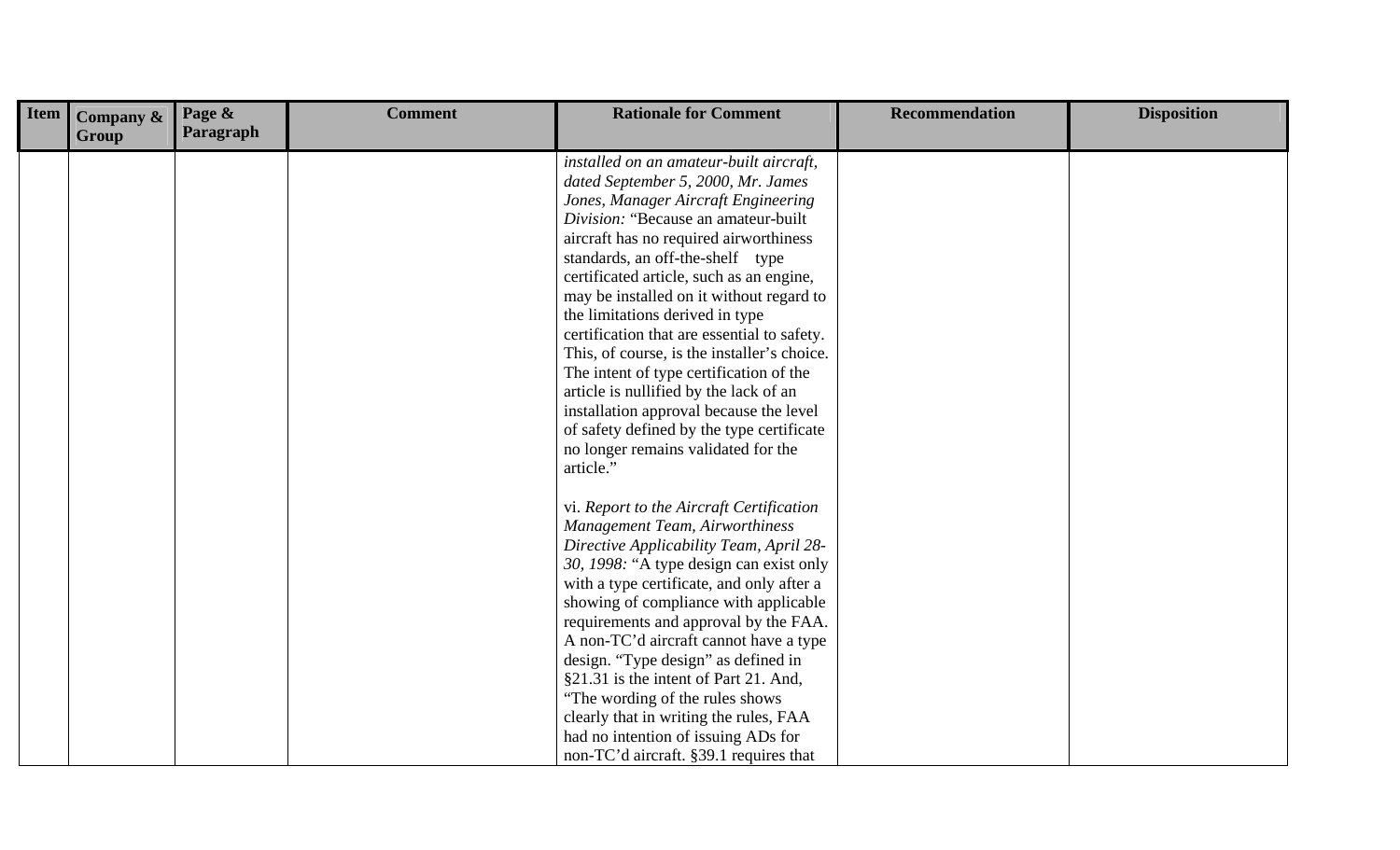| <b>Item</b> | Company $\&$<br>Group | Page &<br>Paragraph           | <b>Comment</b>                                                                                                                                                                                                                                                                                                                                                    | <b>Rationale for Comment</b>                                                                                                                                                                                                                                                                                                                                                                                                                    | <b>Recommendation</b>                                                                                                                                                                                                                                                              | <b>Disposition</b>                                                                                                                                                                                                                          |
|-------------|-----------------------|-------------------------------|-------------------------------------------------------------------------------------------------------------------------------------------------------------------------------------------------------------------------------------------------------------------------------------------------------------------------------------------------------------------|-------------------------------------------------------------------------------------------------------------------------------------------------------------------------------------------------------------------------------------------------------------------------------------------------------------------------------------------------------------------------------------------------------------------------------------------------|------------------------------------------------------------------------------------------------------------------------------------------------------------------------------------------------------------------------------------------------------------------------------------|---------------------------------------------------------------------------------------------------------------------------------------------------------------------------------------------------------------------------------------------|
|             |                       |                               |                                                                                                                                                                                                                                                                                                                                                                   | the aircraft have a type design as<br>defined in §21.31. A non-TC'd aircraft<br>has no type design. §21.31 requires that<br>the TC holder report product safety<br>problems to the FAA, and §21.99<br>requires that the TC holder prepare<br>corrective fixes. A non-TC'd aircraft<br>has no TC holder. There is no credible<br>interpretation of existing rules that<br>implies FAA ever intended to issue<br>AD's against non-TC'd aircraft." |                                                                                                                                                                                                                                                                                    |                                                                                                                                                                                                                                             |
|             | EAA                   | Chapter 2,<br>para 2b         | Change to read: "14 CFR part 39.<br>This regulation sets the legal<br>framework for ADs which are legally<br>enforceable rules that apply to type-<br>certificated aircraft, aircraft engines,<br>propellers, and appliances when<br>installed on a TC'd aircraft."                                                                                               |                                                                                                                                                                                                                                                                                                                                                                                                                                                 |                                                                                                                                                                                                                                                                                    | Non-concur. Although this is<br>good information, the intent<br>of this paragraph is to reflect<br>what is in 14 CFR part 39.<br>AIR-140 is considering the<br>appropriate place for this<br>information (e.g., Advisory<br>circular, etc.) |
|             | Joe White             | Chapter 2,<br>para $3b(1)(b)$ | A compliance time of 60 days or less<br>satisfies an impracticability finding<br>because a final rule after NPRM<br>generally takes at least 60 days to<br>issue. A compliance time of more<br>than 60 days can still meet an<br>impracticability finding if you<br>explain in the Supplementary<br>Information section why earlier<br>compliance isn't required. |                                                                                                                                                                                                                                                                                                                                                                                                                                                 | Recommend providing specific<br>guidance here regarding<br>compliance times that indicate<br>an immediately adopted rule is<br>appropriate. Common<br>understanding is that an<br>immediately adopted rule is<br>appropriate when compliance is<br>required within 31 to 120 days. | Non-concur, an IAR<br>(impracticality finding) is not<br>solely based on compliance<br>time. Removed reference to<br>compliance time in paragraph.                                                                                          |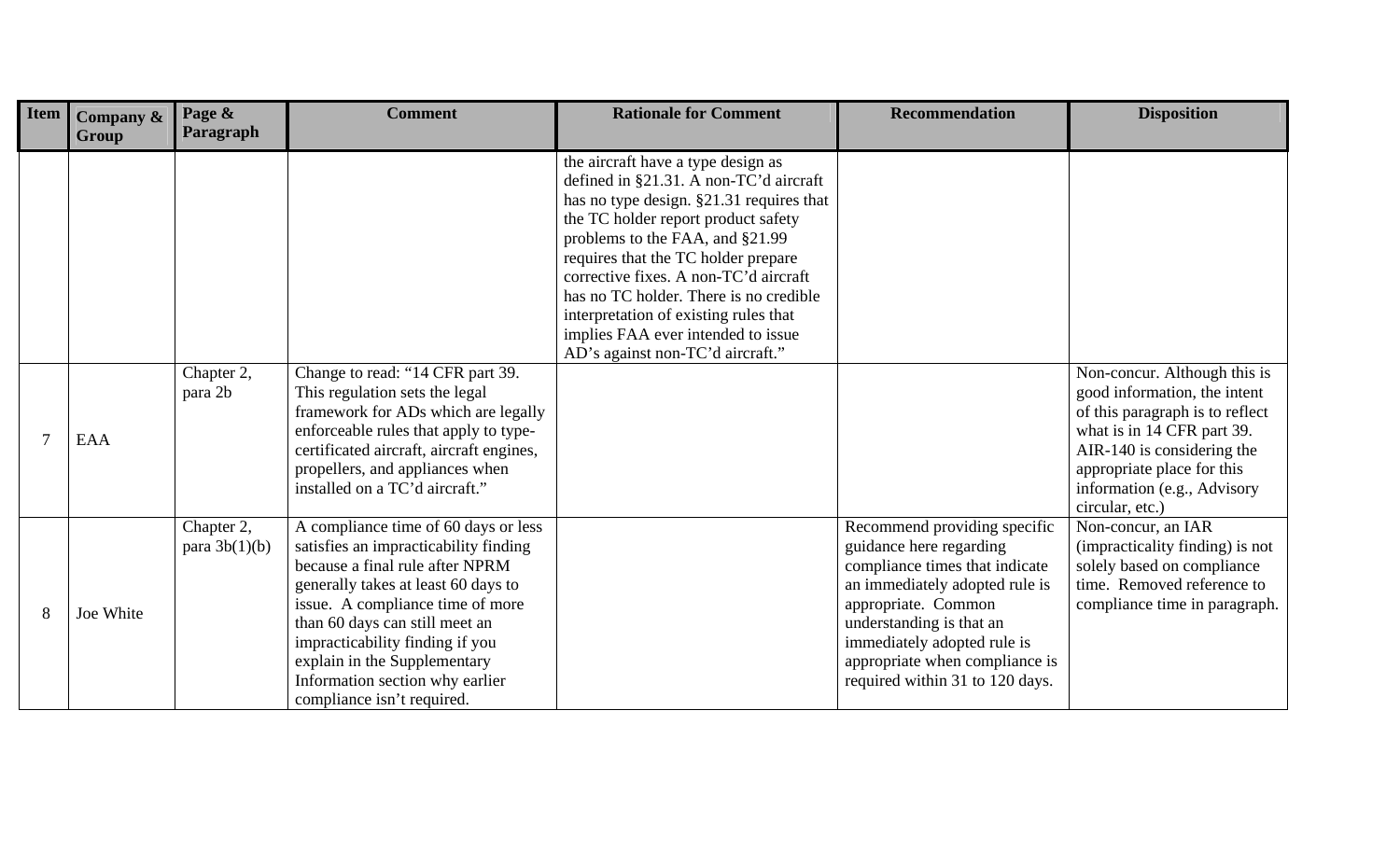| <b>Item</b> | Company &<br>Group | Page &<br>Paragraph  | <b>Comment</b>                                                                                                                                                                                                                                                                                                                                                                                                                                                                                                                                                                                                                                                                                                                                                                                                                                                                                                                                                                                                                                                                                                                                                                                           | <b>Rationale for Comment</b> | <b>Recommendation</b> | <b>Disposition</b>                           |
|-------------|--------------------|----------------------|----------------------------------------------------------------------------------------------------------------------------------------------------------------------------------------------------------------------------------------------------------------------------------------------------------------------------------------------------------------------------------------------------------------------------------------------------------------------------------------------------------------------------------------------------------------------------------------------------------------------------------------------------------------------------------------------------------------------------------------------------------------------------------------------------------------------------------------------------------------------------------------------------------------------------------------------------------------------------------------------------------------------------------------------------------------------------------------------------------------------------------------------------------------------------------------------------------|------------------------------|-----------------------|----------------------------------------------|
| 9           | Joe White          | Chapter 2,<br>para 7 | There have been instances where an<br>AD clearly would not pass a 'full' cost-<br>benefit analysis because the safety<br>benefit was exceedingly low and the<br>cost very high. These include<br>instances wherein the aircraft was<br>found to have had, ever since<br>certification, a minor, "technical"<br>deviation from type design. Though<br>not stated in this draft manual,<br>compliance times for ADs effectively<br>are capped around 60 to 72 months<br>regardless of the results of a cost-<br>benefit or risk analysis. This paragraph<br>should explain the type of cost-benefit<br>analysis that FAA should do for each<br>AD, and acknowledge that in certain<br>relatively rare instances compliance<br>times in excess of 72 months may be<br>appropriate if indicated by risk analysis<br>and SMS principles.<br>In addition, the highlighted<br>justification for this paragraph appears<br>invalid. We are aware of no cost-<br>benefit determinations for Part 25<br>products or subcomponents with<br>respect to a level of safety. If true,<br>there only were determinations of<br>compliance with Airworthiness<br>Standards, and the justification should<br>explain this. |                              |                       | Entire section was rewritten<br>for clarity. |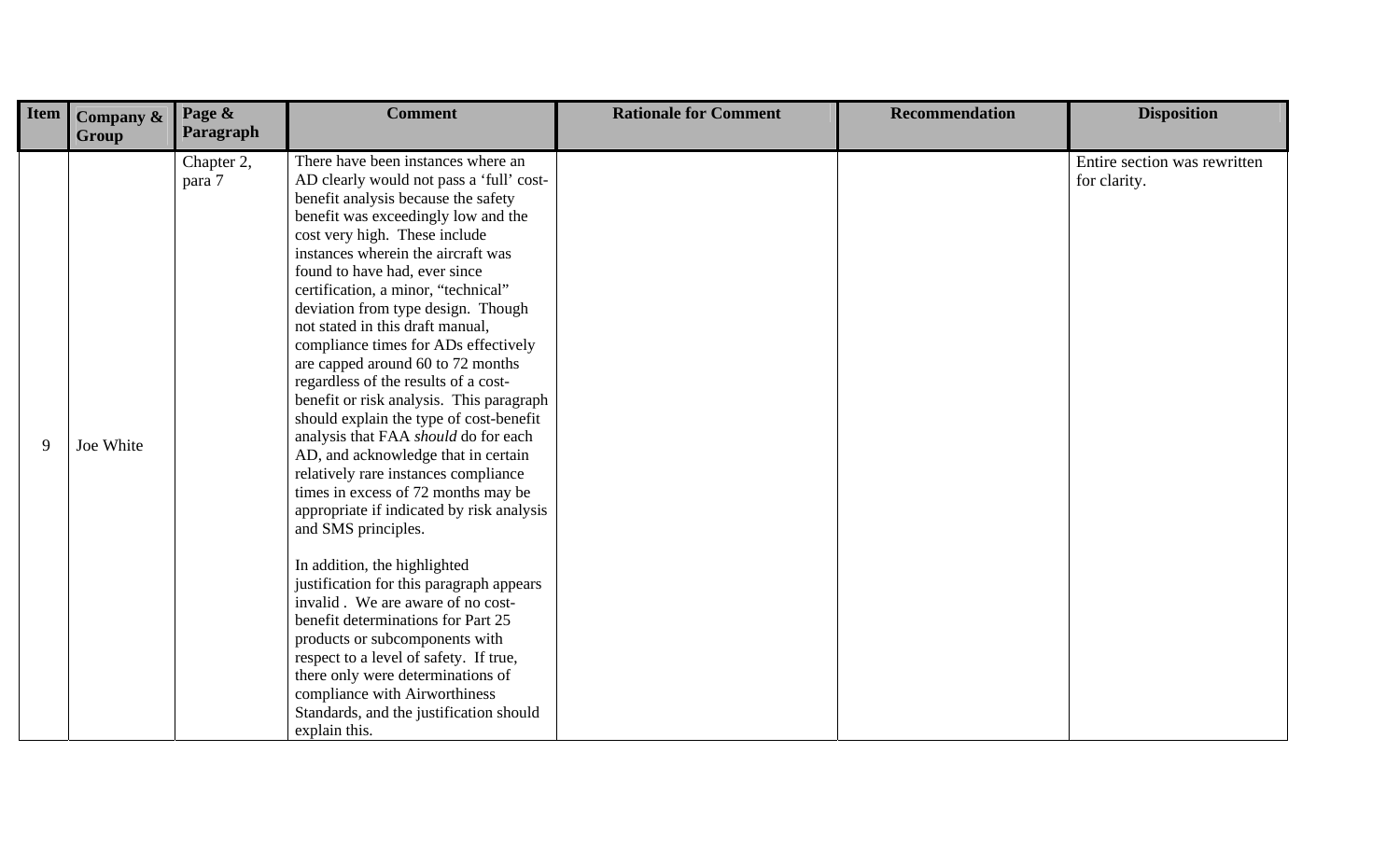| Item | Company $\&$<br>Group | Page &<br><b>Paragraph</b> | <b>Comment</b>                                                                                                                                                                                                                                                                                  | <b>Rationale for Comment</b> | <b>Recommendation</b> | <b>Disposition</b>                                                                                                                                                                                                                                                                                                                                                                                                                                                                                                   |
|------|-----------------------|----------------------------|-------------------------------------------------------------------------------------------------------------------------------------------------------------------------------------------------------------------------------------------------------------------------------------------------|------------------------------|-----------------------|----------------------------------------------------------------------------------------------------------------------------------------------------------------------------------------------------------------------------------------------------------------------------------------------------------------------------------------------------------------------------------------------------------------------------------------------------------------------------------------------------------------------|
| 10   | Joe White             | Chapter 3,<br>para 1       | "Ex parte contacts are based on when<br>the contact occurs in the rulemaking<br>process."<br>The manual should identify when a<br>rulemaking process is considered to<br>have commenced. We have assumed<br>it is when the cognizant official has<br>decided to begin making a NPRM or<br>rule. |                              |                       | Concur, revised as follows "In<br>the context of rulemaking,<br>which begins when the AD<br>worksheet is signed, an<br>ex parte contact is any<br>communication between the<br>FAA (including anyone<br>representing the FAA) and<br>someone outside the<br>government regarding a<br>specific rulemaking<br>proceeding before the<br>publication of a final rule or<br>the withdrawal of an NPRM if<br>the communication affects the<br>basic openness and fairness of<br>the agency's decision-making<br>process." |
| 11   | Joe White             | Chapter 3,<br>para 1       | "An ex parte contact is any<br>communication between anyone in<br>the FAA and "<br>The manual should state that FAA<br>designees (eg, DARs) are not "in the<br>FAA", and are not bound by ex parte<br>policies.                                                                                 |                              |                       | Concur revised sentence as<br>follows: "an ex parte<br>contact is any communication<br>between the FAA (this does<br>not include FAA designees)<br>and someone outside the<br>government "                                                                                                                                                                                                                                                                                                                           |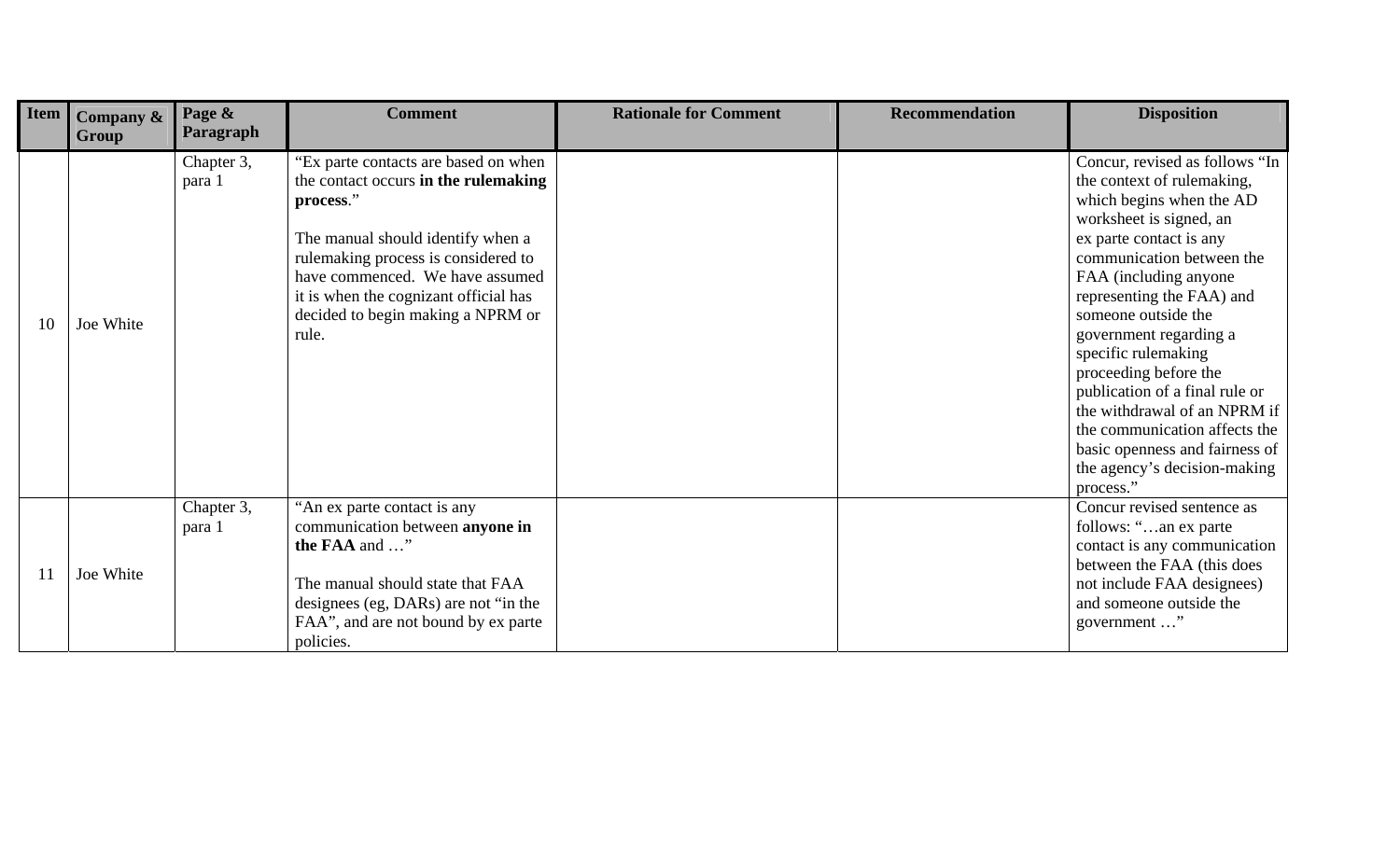| Item | Company & | Page &               | <b>Comment</b>                                                                                                                                                                          | <b>Rationale for Comment</b> | <b>Recommendation</b> | <b>Disposition</b>                                                                                                                         |
|------|-----------|----------------------|-----------------------------------------------------------------------------------------------------------------------------------------------------------------------------------------|------------------------------|-----------------------|--------------------------------------------------------------------------------------------------------------------------------------------|
|      | Group     | Paragraph            |                                                                                                                                                                                         |                              |                       |                                                                                                                                            |
|      |           | Chapter 3,<br>para 4 | "Ex parte contacts that influence the<br>agency's position must be<br>documented before the AD is<br>issued and placed in the AD docket<br>immediately after publication of<br>the AD." |                              |                       |                                                                                                                                            |
| 12   | Joe White |                      | Unclear. This line should focus on<br>when the contact is placed on the<br>docket, not when it is "documented".                                                                         |                              |                       | Concur, revised as follows<br>"Ex parte contacts must be<br>placed in the AD docket<br>immediately after publication<br>of the AD action." |
|      |           |                      | Further, once a docket is established,<br>contacts should be entered on the<br>docket as they are made.                                                                                 |                              |                       | Concur, however, dockets are<br>established after the AD<br>action is published.                                                           |
|      |           | Chapter 3,<br>para 5 | Suggest deleting this paragraph (5.)<br>Provides redundancy with previous                                                                                                               |                              |                       | Concur, paragraph deleted.                                                                                                                 |
| 13   | Joe White |                      | paragraph.                                                                                                                                                                              |                              |                       |                                                                                                                                            |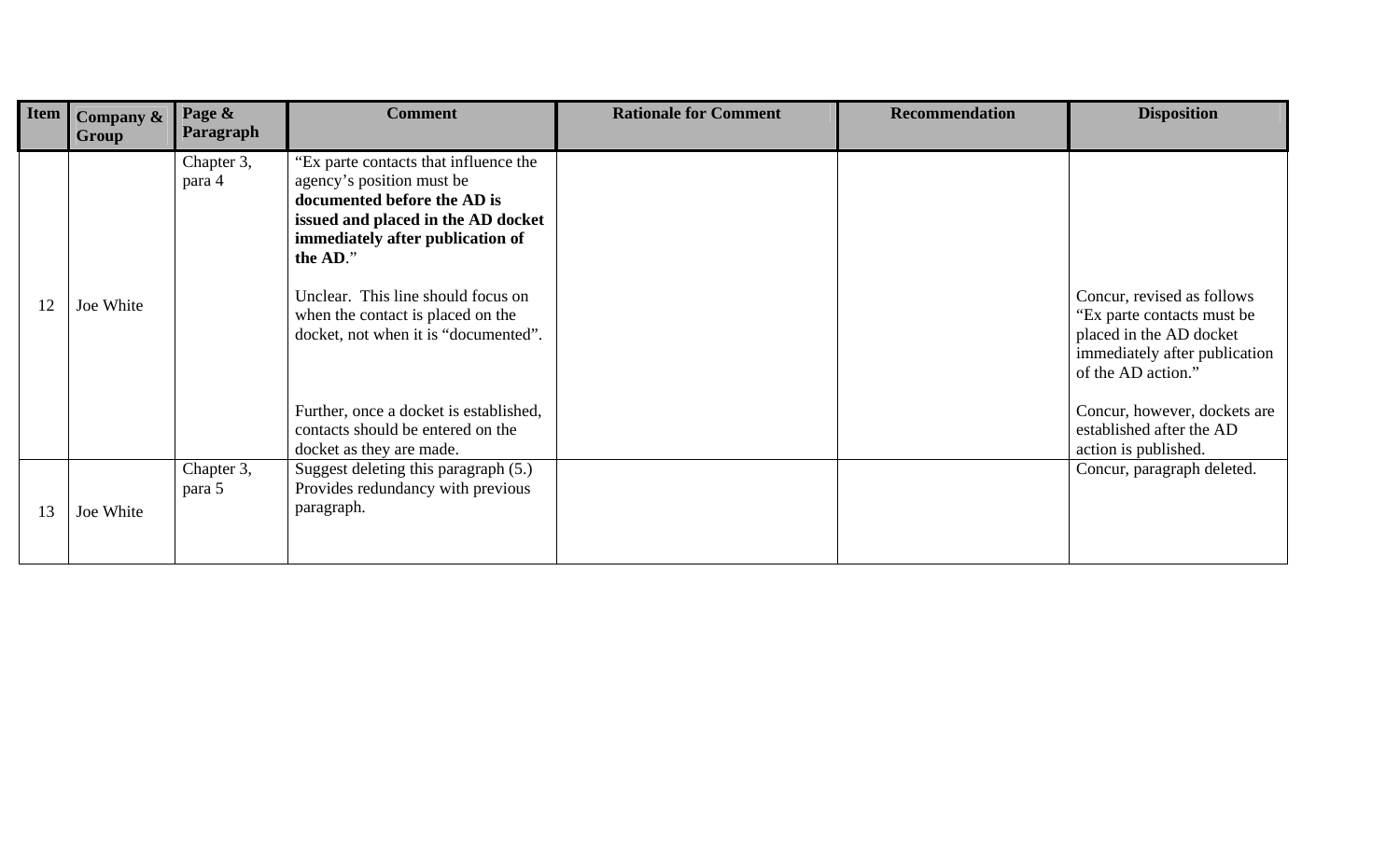| Item | Company &<br>Group | Page &<br>Paragraph   | <b>Comment</b>                                                                                                                                                                                                                                                                                                                                                               | <b>Rationale for Comment</b> | <b>Recommendation</b> | <b>Disposition</b>                                                                                                                                                                                                                                                                                                        |
|------|--------------------|-----------------------|------------------------------------------------------------------------------------------------------------------------------------------------------------------------------------------------------------------------------------------------------------------------------------------------------------------------------------------------------------------------------|------------------------------|-----------------------|---------------------------------------------------------------------------------------------------------------------------------------------------------------------------------------------------------------------------------------------------------------------------------------------------------------------------|
| 14   | Joe White          | Chapter 3,<br>para 6b | "In preparation of notices and<br>immediately adopted final rules<br>without notices, it is the <b>practice of</b><br>the FAA to obtain technical<br>information and information on<br>operational and economic impacts<br>from manufacturers and aircraft<br>operators."                                                                                                    |                              |                       | No action required by<br>comment                                                                                                                                                                                                                                                                                          |
|      |                    |                       | The ATA specifically supports this<br>position. It allows processes such as<br>the "Airworthiness Concern<br>Coordination" and "Lead Airline"<br>processes to make valuable<br>contributions in the development of<br>timely, effective and safe<br>Airworthiness Directives.                                                                                                |                              |                       |                                                                                                                                                                                                                                                                                                                           |
| 15   | Joe White          | Chapter 4,<br>para 1  | Recommend that this section be<br>expanded to discuss:<br>The purpose of the NPRM<br>$\bullet$<br>process.<br>• The value of coordination with<br>manufacturers and operators in the<br>development of an NPRM.<br>• Goals of publishing each<br>NPRM in a form that could be<br>adopted without change and<br>minimizing the need for Alternative<br>Methods of Compliance. |                              |                       | Concur. Purpose of NPRM<br>process is discussed in<br>Chapter 2.<br>Concur, revised Chapter 3 to<br>reflect this information.<br>Non-concur. Although this is<br>the current goal, comments<br>received on NPRMs do<br>provide valuable information<br>that sometimes requires<br>making changes to the<br>proposed rule. |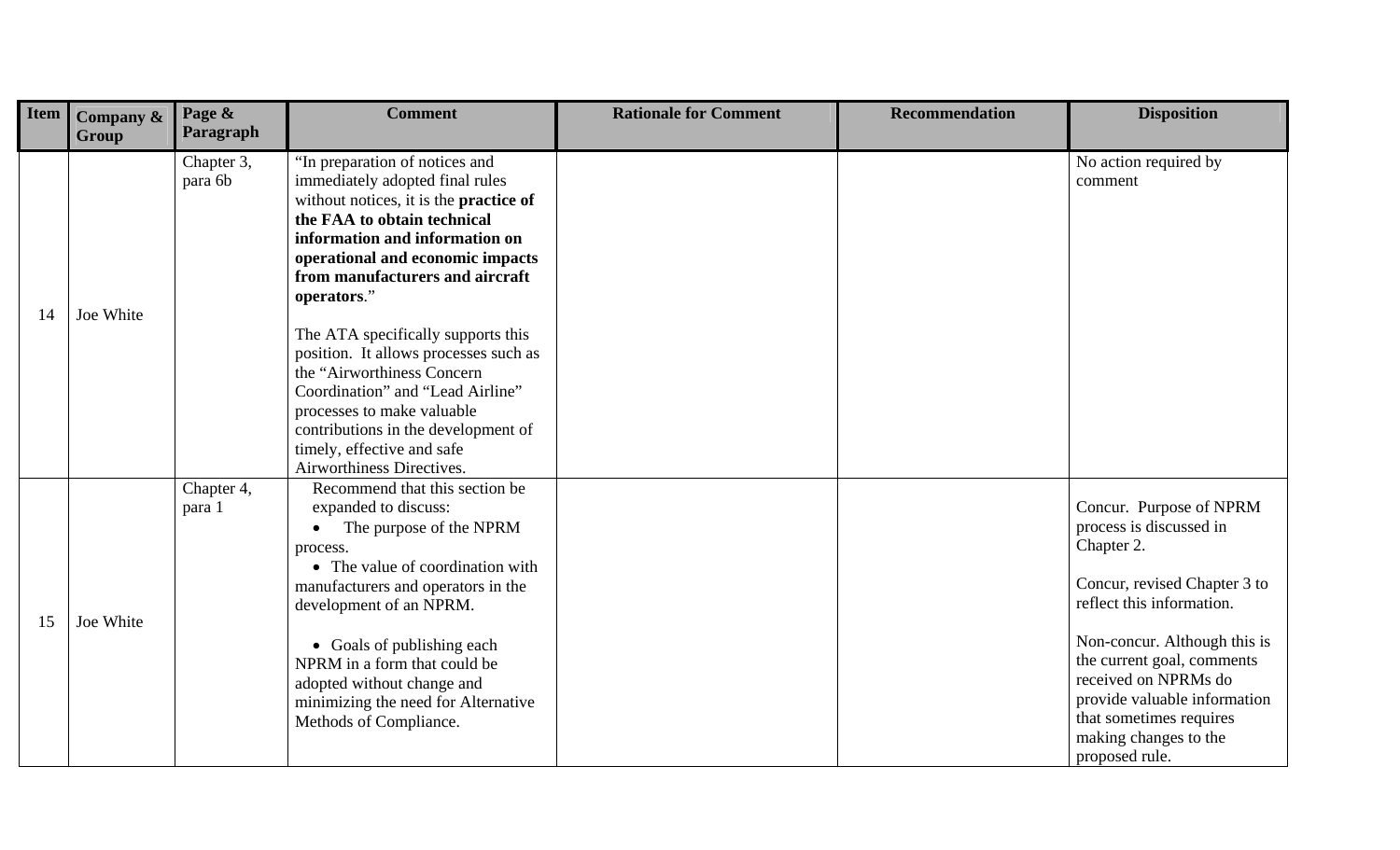| Item | Company &<br><b>Group</b> | Page &<br>Paragraph  | <b>Comment</b>                                                                                                                                                                                                                                                                                                                                                                                                                                    | <b>Rationale for Comment</b> | <b>Recommendation</b> | <b>Disposition</b>                                                                                                                                                                             |
|------|---------------------------|----------------------|---------------------------------------------------------------------------------------------------------------------------------------------------------------------------------------------------------------------------------------------------------------------------------------------------------------------------------------------------------------------------------------------------------------------------------------------------|------------------------------|-----------------------|------------------------------------------------------------------------------------------------------------------------------------------------------------------------------------------------|
| 16   | Joe White                 | Chapter 4,<br>para 3 | Again, recommend providing specific<br>guidance here regarding compliance<br>times that indicate an immediately<br>adopted rule is appropriate. Common<br>understanding is that an immediately<br>adopted rule is appropriate when<br>compliance is required within 31 to<br>120 days.                                                                                                                                                            |                              |                       | Non-concur. This chapter<br>does not define compliance<br>times; furthermore the APA<br>does not prescribe compliance<br>time parameters for<br>immediately adopted rules.                     |
| 17   | Joe White                 | Chapter 4,<br>para 5 | Again, recommend providing specific<br>guidance here regarding compliance<br>times that indicate an immediately<br>adopted rule is appropriate. Common<br>understanding is that an immediately<br>adopted rule is appropriate when<br>compliance is required within 31 to<br>120 days.<br>This section may also be the most<br>appropriate to add guidance<br>providing for an emergency AD<br>when compliance is required in 30<br>days or less. |                              |                       | Non-concur. This chapter<br>does not define compliance<br>times; furthermore the APA<br>does not prescribe compliance<br>time parameters for<br>immediately adopted rules or<br>emergency ADs. |
| 18   | Joe White                 | Chapter 6,<br>para 1 | "The AD process begins when the<br>AD worksheet is signed by the<br>appropriate persons and "<br>Is this when ex parte policy comes<br>into effect?                                                                                                                                                                                                                                                                                               |                              |                       | Yes. Chapter 3 revised to<br>identify when ex parte is in<br>effect.                                                                                                                           |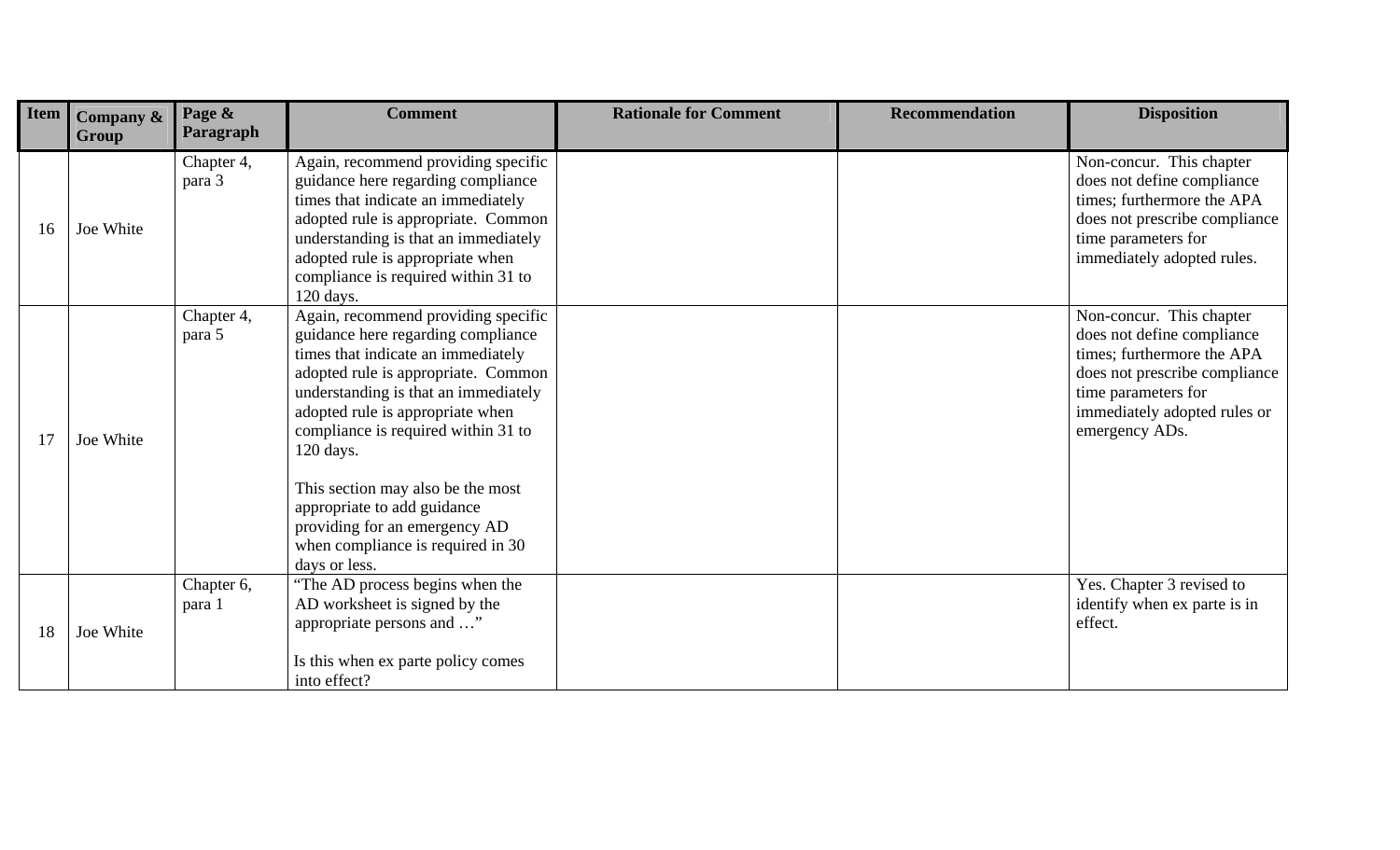| <b>Item</b> | <b>Company &amp;</b> | Page &<br>Paragraph | <b>Comment</b>                                                          | <b>Rationale for Comment</b> | <b>Recommendation</b> | <b>Disposition</b>                          |
|-------------|----------------------|---------------------|-------------------------------------------------------------------------|------------------------------|-----------------------|---------------------------------------------|
|             | Group                |                     |                                                                         |                              |                       |                                             |
|             |                      | Chapter 6,          | send it to the directorate                                              |                              |                       | No. The AD Manual is correct<br>as written. |
|             |                      | para $2b(2)$        | responsible for that product."                                          |                              |                       |                                             |
| 19          | Joe White            |                     | Should this be "ACO manager"?                                           |                              |                       |                                             |
|             |                      |                     |                                                                         |                              |                       |                                             |
|             |                      | Chapter 6,          | for guidance on boilerplates for                                        |                              |                       | Non-concur. MCAI templates                  |
|             |                      | para 4              | MCAI-related AD."                                                       |                              |                       | are the result of a streamlined             |
| 20          | Joe White            |                     | Recommend that the format for                                           |                              |                       | process covered in Order<br>8040.5.         |
|             |                      |                     | MCAI ADs be aligned more closely                                        |                              |                       |                                             |
|             |                      |                     | with the format for U.S. ADs.                                           |                              |                       |                                             |
|             |                      | Chapter 6,          | "We may issue and publish an                                            |                              |                       | Partially concur. Paragraph                 |
|             |                      | para 9b             | ANPRM in the Federal Register to                                        |                              |                       | was deleted.                                |
|             |                      |                     | solicit preliminary comments                                            |                              |                       |                                             |
|             |                      |                     | concerning a rulemaking action."                                        |                              |                       |                                             |
|             |                      |                     | Recommend that this line be revised                                     |                              |                       |                                             |
|             |                      |                     | to emphasize that an ANPRM is                                           |                              |                       |                                             |
| 21          | Joe White            |                     | appropriate when a concern or its                                       |                              |                       |                                             |
|             |                      |                     | resolution or impact is complex and                                     |                              |                       |                                             |
|             |                      |                     | not understood adequately enough to<br>propose specific action. It also |                              |                       |                                             |
|             |                      |                     | should emphasize that an ANPRM                                          |                              |                       |                                             |
|             |                      |                     | provides a method for gaining any                                       |                              |                       |                                             |
|             |                      |                     | insight or information on such issues                                   |                              |                       |                                             |
|             |                      |                     | that the public may provide.                                            |                              |                       |                                             |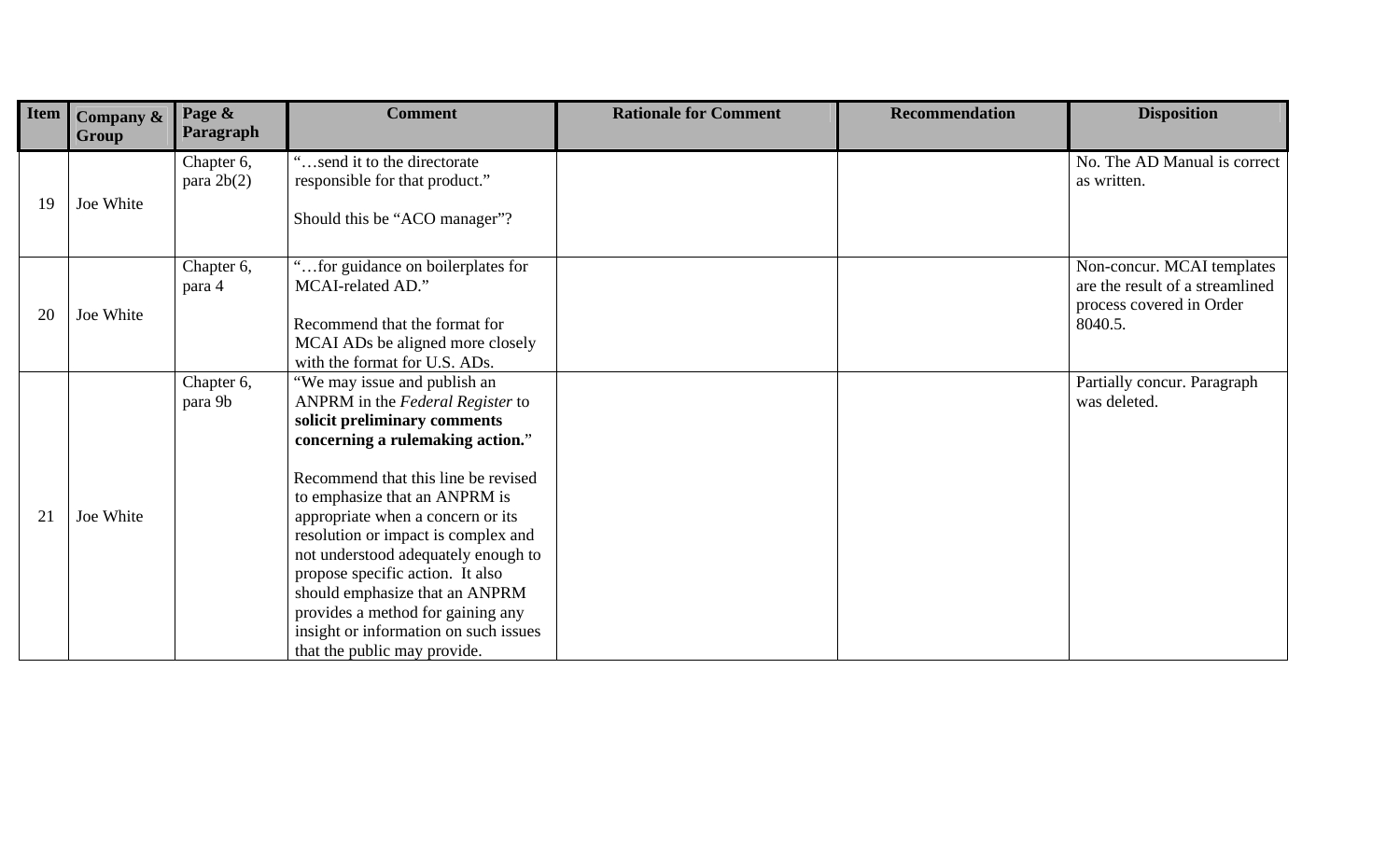| Item | Company &<br>Group | Page &<br>Paragraph   | <b>Comment</b>                                                                                                                                                                                                                                                                                                                                                                                  | <b>Rationale for Comment</b> | <b>Recommendation</b> | <b>Disposition</b>                                                                                                                                                                                                                  |
|------|--------------------|-----------------------|-------------------------------------------------------------------------------------------------------------------------------------------------------------------------------------------------------------------------------------------------------------------------------------------------------------------------------------------------------------------------------------------------|------------------------------|-----------------------|-------------------------------------------------------------------------------------------------------------------------------------------------------------------------------------------------------------------------------------|
| 22   | Joe White          | Chapter 6,<br>para 9b | "You can't use an ANPRM as an<br>alternative to a full NPRM. You<br>must follow the ANPRM with an<br>NPRM before you issue a final rule."<br>Recommend revising these sentences<br>for a positive tone. For example,<br>"After taking public comments into<br>consideration, you must publish a<br>NPRM to provide for public<br>comment to the actions specifically<br>proposed for adoption." |                              |                       | Partially concur. Paragraphs<br>were deleted.                                                                                                                                                                                       |
| 23   | Joe White          | Chapter 7,<br>para 2  | Directorate identifier is unique to<br>each directorate.<br>With the new Docket numbering<br>system, could directorate identifiers<br>be dropped?                                                                                                                                                                                                                                               |                              |                       | The Directorate ID is<br>currently required for record<br>keeping purposes. When<br>revising ADs issued prior to<br>the FAA using the new<br>Docket numbering system<br>(FDMS), the Directorate ID is<br>used as the docket number. |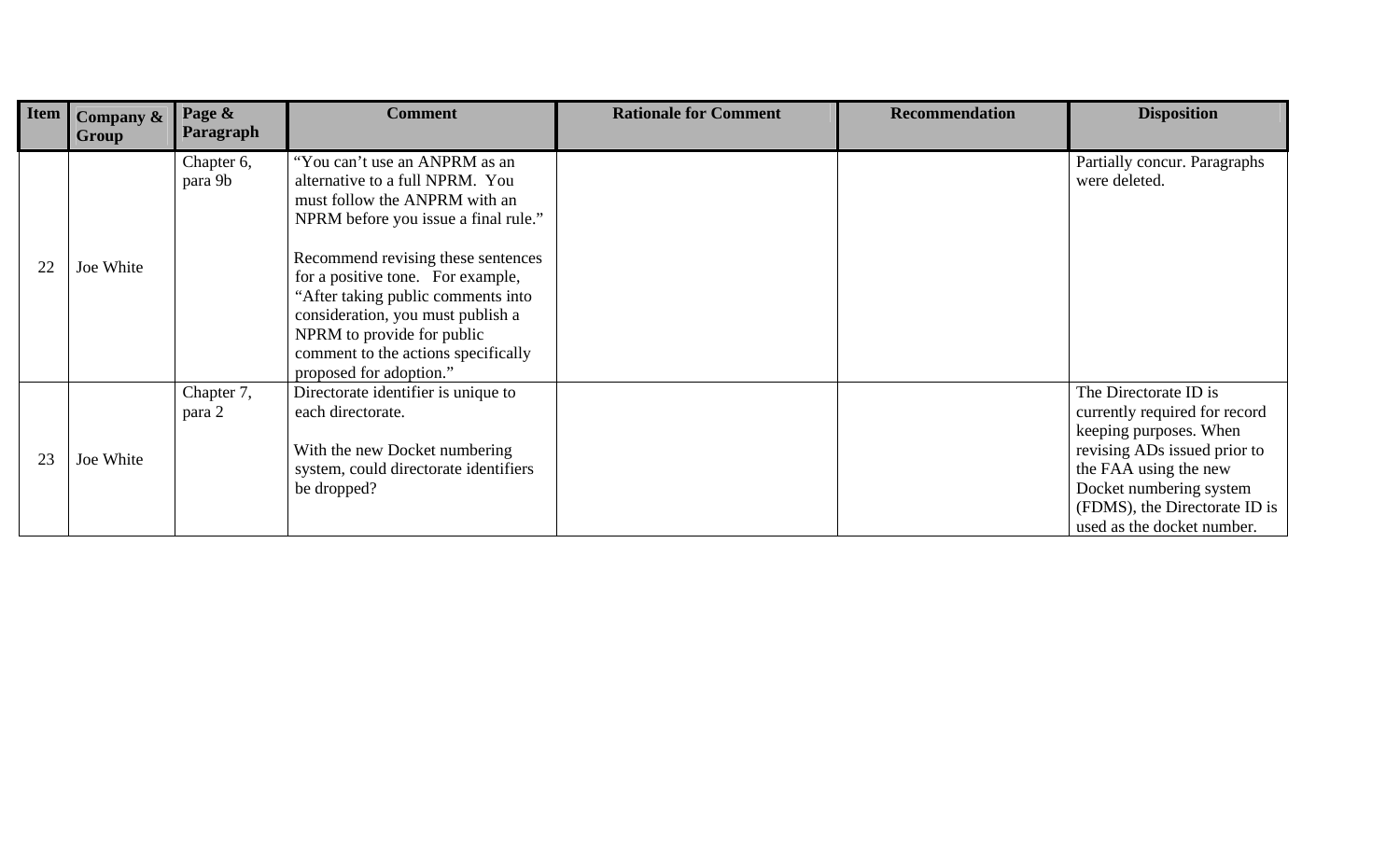| Item | Company $\&$<br>Group | Page &<br>Paragraph        | <b>Comment</b>                                                                                                                                                                                                                                                                                                                                                                                                                                                     | <b>Rationale for Comment</b> | <b>Recommendation</b> | <b>Disposition</b>                                                                                                                                                                                                                                                                                                                                                                                                                                                                                   |
|------|-----------------------|----------------------------|--------------------------------------------------------------------------------------------------------------------------------------------------------------------------------------------------------------------------------------------------------------------------------------------------------------------------------------------------------------------------------------------------------------------------------------------------------------------|------------------------------|-----------------------|------------------------------------------------------------------------------------------------------------------------------------------------------------------------------------------------------------------------------------------------------------------------------------------------------------------------------------------------------------------------------------------------------------------------------------------------------------------------------------------------------|
| 24   | Joe White             | Chapter 7,<br>para $4a(2)$ | "If many different models are<br>affected, use the product's basic<br>model number (e.g., Boeing Model)<br>$747$ ."<br>The manual should state that a<br>separate AD should be used for each<br>applicable model/series when the<br>service instructions for a particular<br>issue vary among equipment<br>model/series. This practice would<br>facilitate better review of proposals<br>and compliance with final rules.                                          |                              |                       | Concur. The following was<br>added to Chapter 6: Typically,<br>separate AD worksheets are<br>used for each applicable<br>model or series when the<br>complexity of the AD (e.g.,<br>multiple product<br>configurations, multiple<br>actions, and multiple<br>compliance times) for a<br>particular unsafe condition<br>varies among those models or<br>series. This practice<br>facilitates better review of<br>proposed ADs and easier<br>compliance with final rules<br>for owners and operators.' |
| 25   | Joe White             | Chapter 7,<br>para 5       | If AGENCY and ACTION<br>paragraphs will precede the<br>SUMMARY paragraph, recommend<br>inserting descriptions here.<br>When applicable, recommend that the<br><b>ACTION</b> line state "Immediately<br>Adopted Rule", rather than Final<br>Rule; Request for Comments. As a<br>second alternative the SUMMARY<br>paragraph should state "Immediately<br>Adopted Rule" when applicable. The<br>compliance times of IARs warrant<br>that they be readily recognized. |                              |                       | Non-concur. The contents of<br>the AGENCY and ACTION<br>paragraphs are prescribed by<br>the OFR DDH. Using<br>"Immediately Adopted Rule"<br>is not allowed by the OFR,<br>but is a commonly used term.                                                                                                                                                                                                                                                                                               |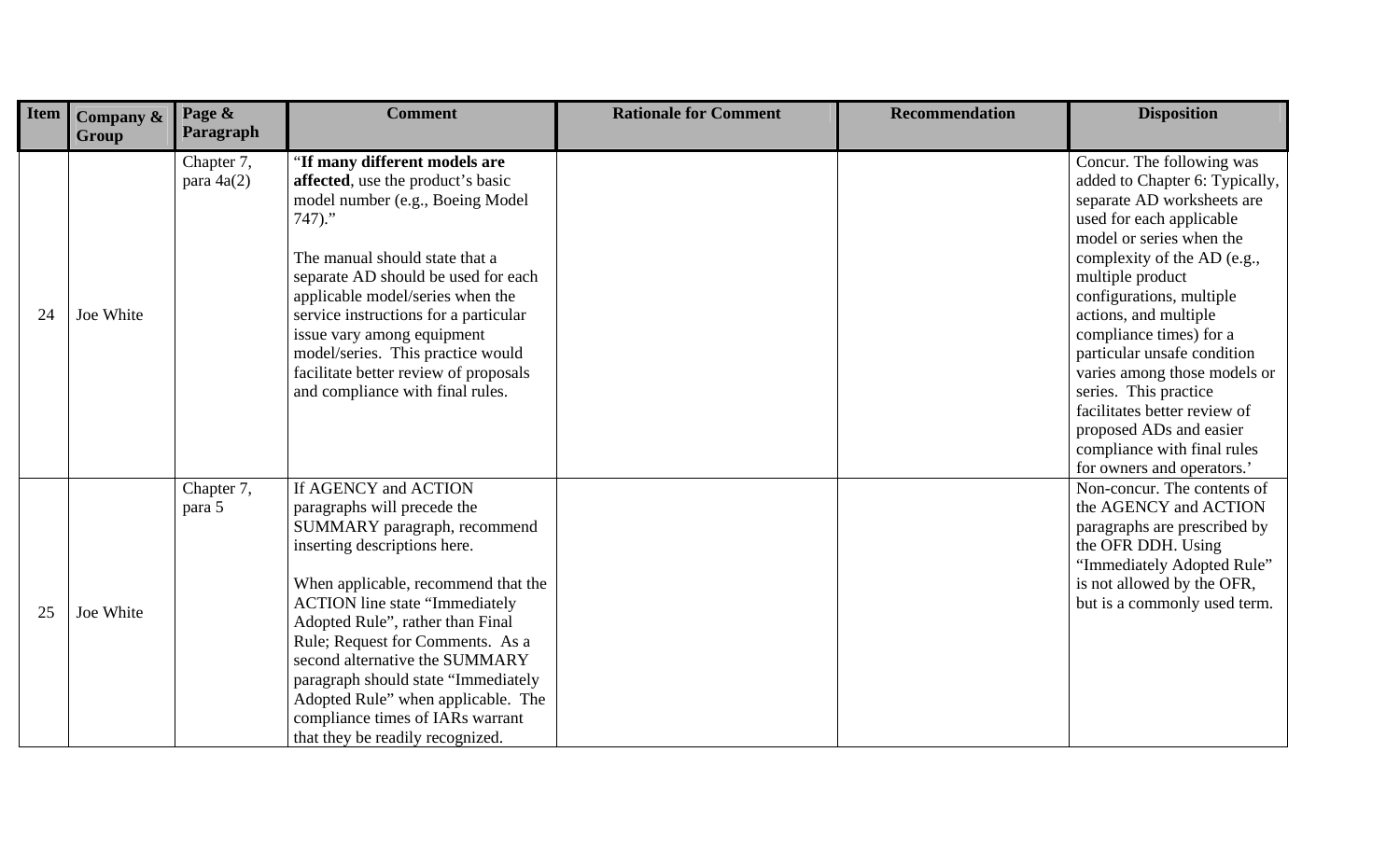| Item | Company &<br>Group | Page &<br>Paragraph  | <b>Comment</b>                                                                                                                                                                                                                                                                                                                                                                                                                                                                                                                                                                                                                                                                                          | <b>Rationale for Comment</b> | <b>Recommendation</b> | <b>Disposition</b>                                                                                                                                                                                                                                                                                                                                                                                                                                                                                                                                            |
|------|--------------------|----------------------|---------------------------------------------------------------------------------------------------------------------------------------------------------------------------------------------------------------------------------------------------------------------------------------------------------------------------------------------------------------------------------------------------------------------------------------------------------------------------------------------------------------------------------------------------------------------------------------------------------------------------------------------------------------------------------------------------------|------------------------------|-----------------------|---------------------------------------------------------------------------------------------------------------------------------------------------------------------------------------------------------------------------------------------------------------------------------------------------------------------------------------------------------------------------------------------------------------------------------------------------------------------------------------------------------------------------------------------------------------|
| 26   | Joe White          | Chapter 7,<br>para 6 | "It presents the detailed history of the<br>information that the FAA has<br>received to date. It also describes<br>what would happen if we did not take<br>AD action (i.e., this condition if not<br>corrected could result in )."<br>These provisions should be<br>emphasized. Discussion sections<br>rarely present a "detailed history".<br>They rarely reflect risk analysis or<br>$SMS$ processes – simply a<br>determination of an unsafe condition.<br>For example, some discussions<br>justify the AD "based on an<br>occurrence", or by stating that the<br>hazard is "foreseeable", meaning 'not<br>impossible.' We recommend more<br>evidence of risk analyses in the<br>discussion section. |                              |                       | Partially concur. Revised<br>paragraph now states: "This<br>section clearly justifies why<br>the AD action is necessary.<br>Fully explain the unsafe<br>condition and the<br>circumstances that created a<br>need for the AD. Present the<br>history of the information that<br>the FAA has received to date.<br>Describe what would happen<br>if we did not take AD action<br>(i.e., this condition if not<br>corrected could result in ).<br>To further support why the<br>AD action is necessary, we<br>also may describe elements of<br>a risk analysis." |
| 27   | Joe White          | Chapter 7,<br>para 7 | This paragraph also should discuss<br>documents that may be affected by<br>the service instructions, for example,<br>a maintenance program change that is<br>required due to a service bulletin<br>modification.                                                                                                                                                                                                                                                                                                                                                                                                                                                                                        |                              |                       | Concur. Paragraph now states:<br>"This section describes all<br>service information that is<br>relevant to the AD action and<br>gives a brief description of the<br>procedures specified."                                                                                                                                                                                                                                                                                                                                                                    |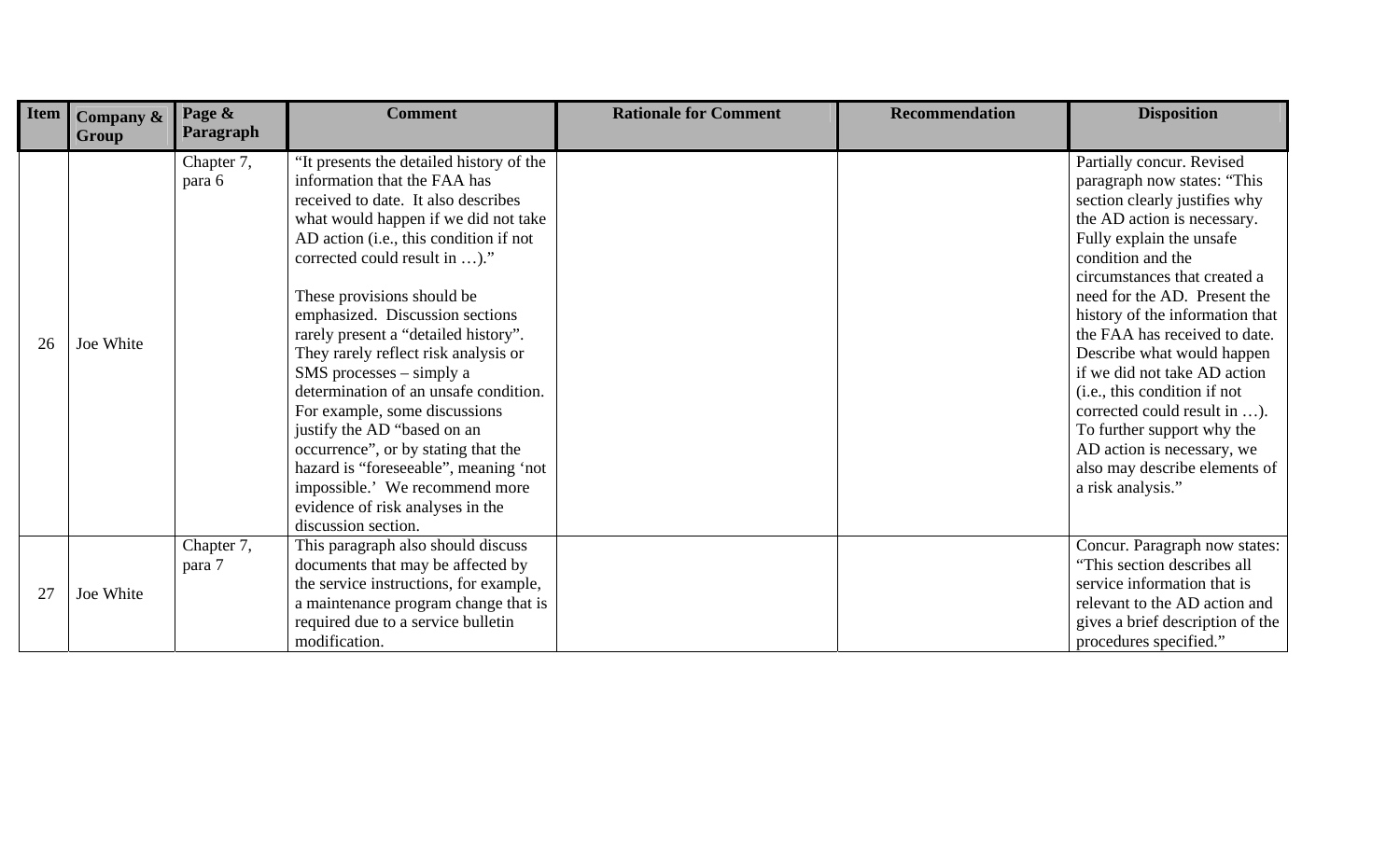| Item | Company $\&$ | Page &<br>Paragraph | <b>Comment</b>                          | <b>Rationale for Comment</b> | <b>Recommendation</b> | <b>Disposition</b>                |
|------|--------------|---------------------|-----------------------------------------|------------------------------|-----------------------|-----------------------------------|
|      | Group        | Chapter 7,          | "You can express the labor and parts"   |                              |                       | Concur. New paragraph added       |
|      |              | para 9              | costs for individual products, and      |                              |                       | to Chapter 4 that states: "ADs    |
|      |              |                     | when known, give a total cost for the   |                              |                       | are issued when $(1)$ an unsafe   |
|      |              |                     | entire affected U.S.-registered         |                              |                       | condition exists in the product   |
|      |              |                     | fleet."                                 |                              |                       | (i.e., aircraft, aircraft engine, |
|      |              |                     |                                         |                              |                       | propeller, or appliance), and     |
|      |              |                     | Recommend providing guidance to         |                              |                       | (2) the condition is likely to    |
|      |              |                     | avoid corrective action through ADs     |                              |                       | exist or develop in other         |
|      |              |                     | that apply only to one airplane,        |                              |                       | products of the same type         |
|      |              |                     | particularly when there is insufficient |                              |                       | design. Once an AD is             |
| 28   | Joe White    |                     | data to show that the issue of concern  |                              |                       | issued, no person may operate     |
|      |              |                     | likely would apply to other airplanes   |                              |                       | a product to which the AD         |
|      |              |                     | of the same type design. In these       |                              |                       | applies except in accordance      |
|      |              |                     | cases, corrective action should be      |                              |                       | with the requirements of that     |
|      |              |                     | accomplished through means other        |                              |                       | AD. If the unsafe condition       |
|      |              |                     | than an AD. This para appears to be     |                              |                       | only exists on one product        |
|      |              |                     | the most appropriate location for this  |                              |                       | and there are no other existing   |
|      |              |                     | recommended guidance.                   |                              |                       | products of the same type         |
|      |              |                     |                                         |                              |                       | design, corrective action must    |
|      |              |                     |                                         |                              |                       | be accomplished through           |
|      |              |                     |                                         |                              |                       | means other than an AD."          |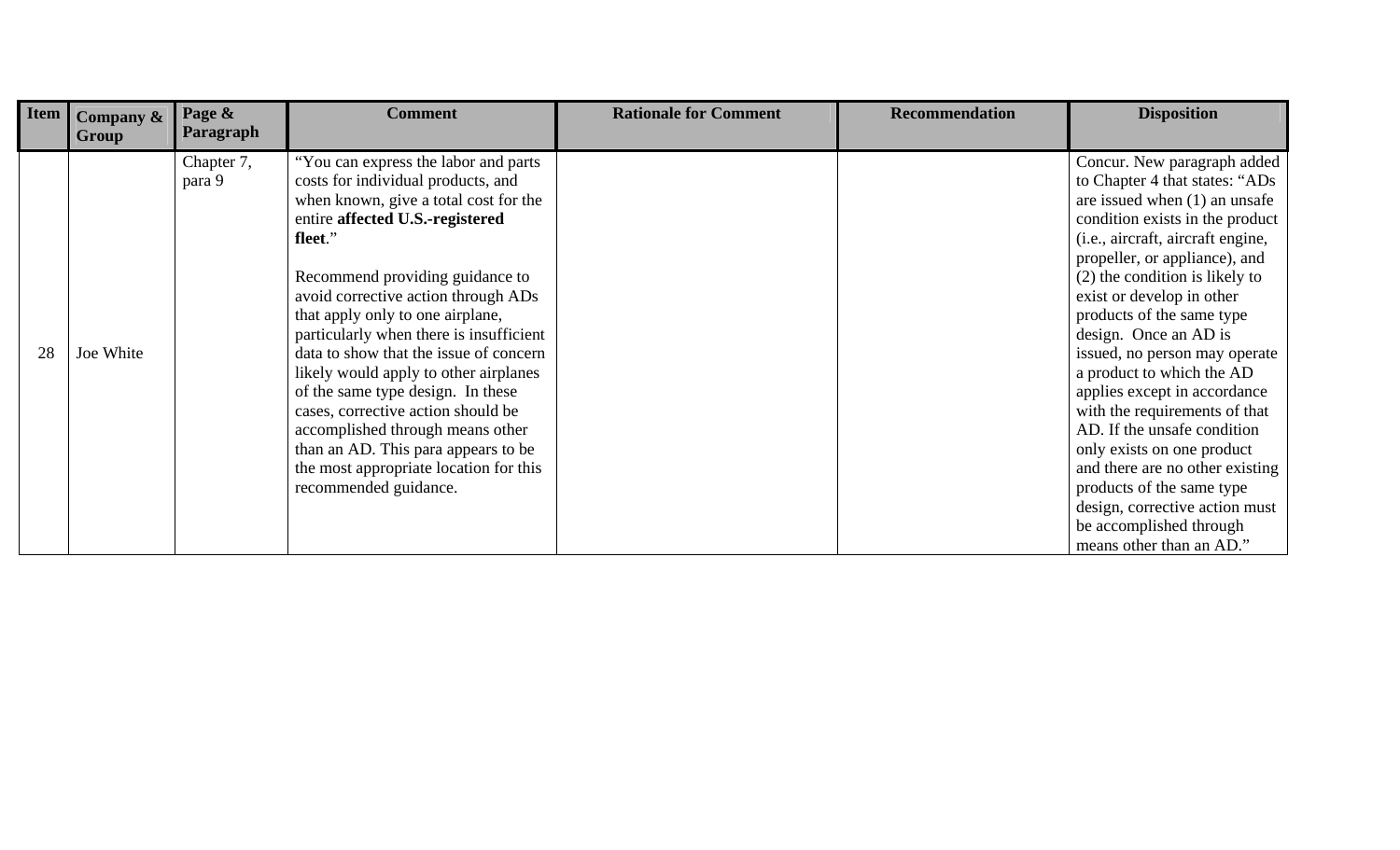| <b>Item</b> | Company & | Page &<br>Paragraph | <b>Comment</b>                          | <b>Rationale for Comment</b> | <b>Recommendation</b> | <b>Disposition</b>                                            |
|-------------|-----------|---------------------|-----------------------------------------|------------------------------|-----------------------|---------------------------------------------------------------|
|             | Group     |                     |                                         |                              |                       |                                                               |
|             |           | Chapter 7,          | "Existing regulations under 14 CFR      |                              |                       | Concur. Paragraph revised to<br>include on-condition costs as |
|             |           | para 9f             | part 43.13(b) and 91.7 already require  |                              |                       |                                                               |
|             |           |                     | that, once identified, an unsafe        |                              |                       | follows: "Include on-                                         |
|             |           |                     | condition be corrected. The cost of     |                              |                       | condition costs (e.g., those                                  |
|             |           |                     | doing so is imposed by those            |                              |                       | costs associated with follow-                                 |
|             |           |                     | regulations and not by the AD."         |                              |                       | on actions to a required                                      |
|             |           |                     |                                         |                              |                       | inspection, such as repairing a                               |
|             |           |                     | These regulations do not provide for    |                              |                       | crack detected during an                                      |
|             |           |                     | an complete or useful presentation of   |                              |                       | inspection) per product. Do                                   |
| 29          | Joe White |                     | the impact of ADs, bringing into        |                              |                       | not include the total fleet                                   |
|             |           |                     | question the value of documenting       |                              |                       | costs."                                                       |
|             |           |                     | costs per this paragraph (f).           |                              |                       |                                                               |
|             |           |                     |                                         |                              |                       | Non-concur. Compliance with                                   |
|             |           |                     |                                         |                              |                       | the Regulatory Flexibility Act                                |
|             |           |                     |                                         |                              |                       | (RFA) as it applies to the                                    |
|             |           |                     | Also, the Manual should describe the    |                              |                       | <b>Airworthiness Directives</b>                               |
|             |           |                     | costs that should be taken into         |                              |                       | (AD) program is currently                                     |
|             |           |                     | consideration when FAA decides to       |                              |                       | under development to address                                  |
|             |           |                     | perform a "full" cost-benefit analysis. |                              |                       | the "full" cost-benefit analysis                              |
|             |           |                     |                                         |                              |                       | issue.                                                        |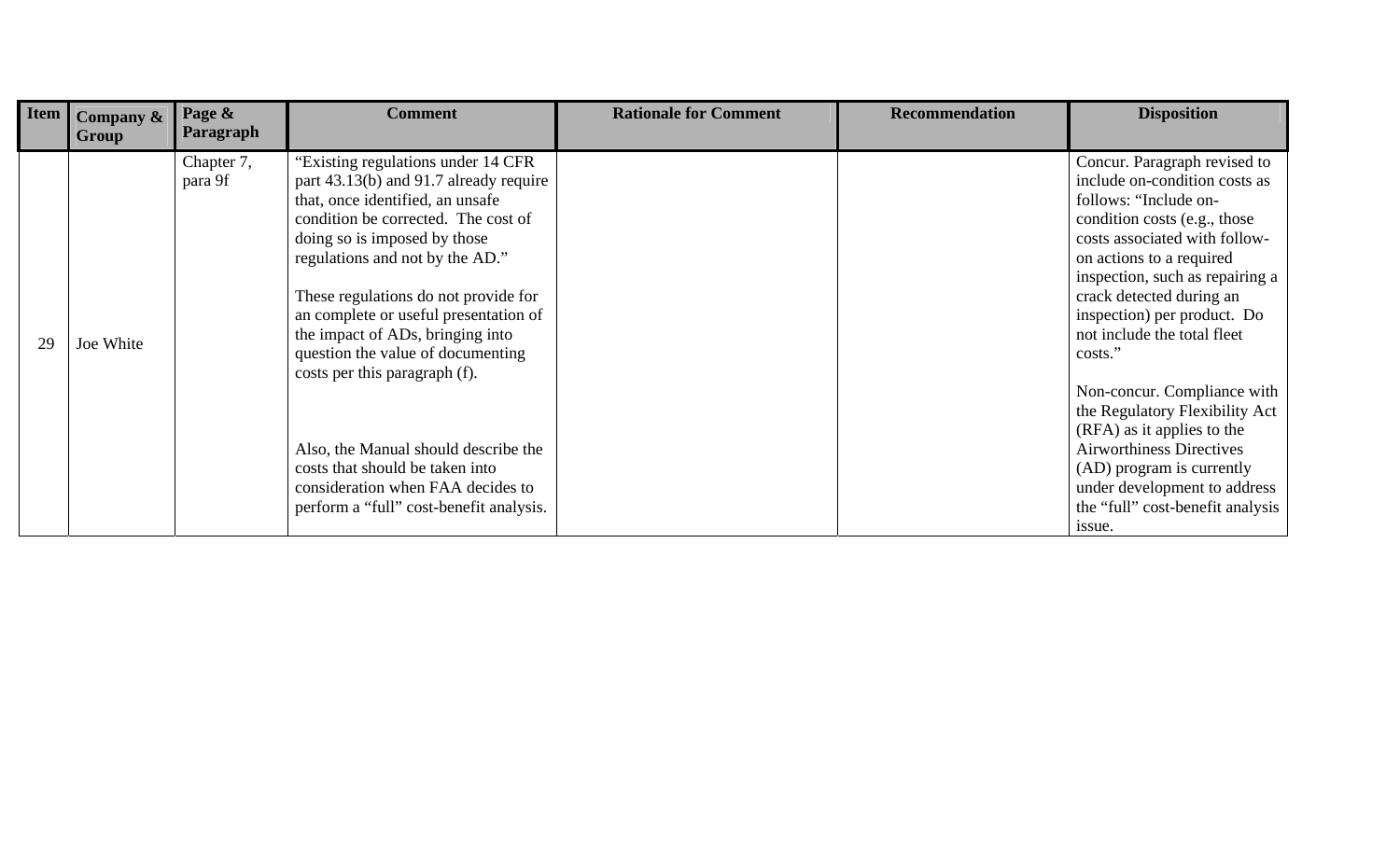| <b>Item</b> | <b>Company &amp;</b><br>Group | Page &<br><b>Paragraph</b> | <b>Comment</b>                                                                                                                                                                                                                                                                                                                                              | <b>Rationale for Comment</b> | <b>Recommendation</b> | <b>Disposition</b>                                                                                                                                                                                                                                                                                                                                                                                                                                                                                   |
|-------------|-------------------------------|----------------------------|-------------------------------------------------------------------------------------------------------------------------------------------------------------------------------------------------------------------------------------------------------------------------------------------------------------------------------------------------------------|------------------------------|-----------------------|------------------------------------------------------------------------------------------------------------------------------------------------------------------------------------------------------------------------------------------------------------------------------------------------------------------------------------------------------------------------------------------------------------------------------------------------------------------------------------------------------|
| 30          | Joe White                     | Chapter 8,<br>para 2d      | The recommendation on page 29<br>applies here too --- The manual<br>should state that a separate AD<br>should be used for each applicable<br>model/series when the service<br>instructions for a particular issue vary<br>among equipment model/series. This<br>practice would facilitate better review<br>of proposals and compliance with<br>final rules. |                              |                       | Concur. The following was<br>added to Chapter 6: Typically,<br>separate AD worksheets are<br>used for each applicable<br>model or series when the<br>complexity of the AD (e.g.,<br>multiple product<br>configurations, multiple<br>actions, and multiple<br>compliance times) for a<br>particular unsafe condition<br>varies among those models or<br>series. This practice<br>facilitates better review of<br>proposed ADs and easier<br>compliance with final rules<br>for owners and operators.' |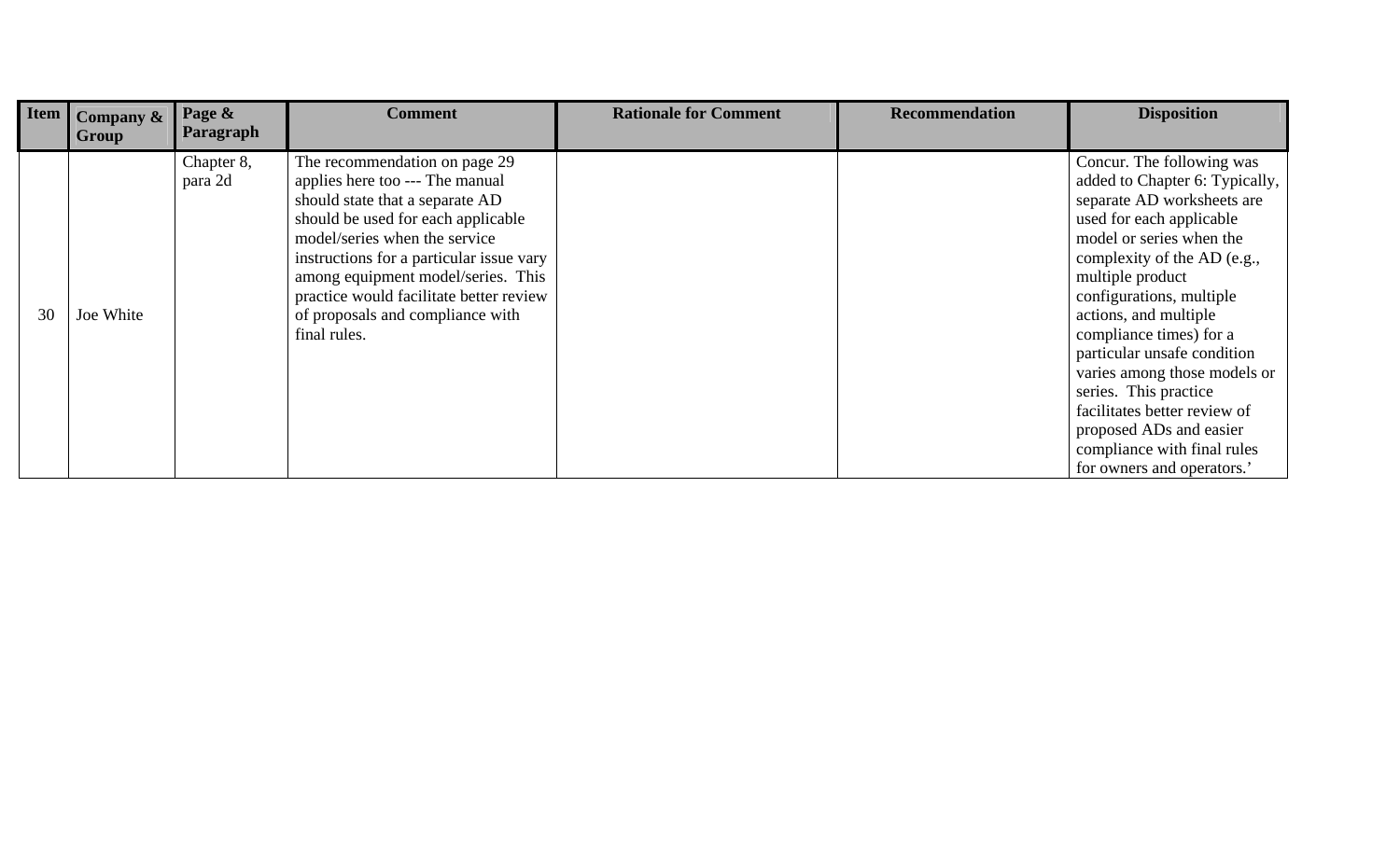| Item | Company &<br>Group | Page &<br>Paragraph           | <b>Comment</b>                                                                                                                                                                                                                                                                                                                                                                                                                                                                                                                                                                                                                                                                                                                                              | <b>Rationale for Comment</b> | <b>Recommendation</b> | <b>Disposition</b>                                                                                                                                                                                                                                                                                                                              |
|------|--------------------|-------------------------------|-------------------------------------------------------------------------------------------------------------------------------------------------------------------------------------------------------------------------------------------------------------------------------------------------------------------------------------------------------------------------------------------------------------------------------------------------------------------------------------------------------------------------------------------------------------------------------------------------------------------------------------------------------------------------------------------------------------------------------------------------------------|------------------------------|-----------------------|-------------------------------------------------------------------------------------------------------------------------------------------------------------------------------------------------------------------------------------------------------------------------------------------------------------------------------------------------|
| 31   | Joe White          | Chapter 8,<br>para $2d(5)(a)$ | "You must identify those categories<br>that are excluded from the AD if the<br>unsafe condition does not exist in all<br>of the categories for which the<br>aircraft is type certificated."<br>Similarly, recommend that FAA<br>include in this area an example of an<br>applicability statement for engines<br>only if installed on certain aircraft.<br>The applicability statement for this<br>type of AD should include a<br>statement that the applicability<br>excludes the affected engine when it<br>is installed on other aircraft. The<br>applicability statement of AD 2008-<br>02-17, for example, caused confusion<br>because the affected model/series<br>engines were known to be installed<br>on more aircraft model series than<br>listed. |                              |                       | Partially concur. Engine and<br>propeller ADs will no longer<br>contain the statement<br>"installed on, but not limited<br>to" in the applicability section<br>of the AD.                                                                                                                                                                       |
| 32   | Joe White          | Chapter 8,<br>para $2e(1)$    | See recommended text inserted on<br>page 43. Alternatively, that text may<br>be placed in this section.                                                                                                                                                                                                                                                                                                                                                                                                                                                                                                                                                                                                                                                     |                              |                       | Non-concur, the proposed<br>language conflicts our general<br>risk management philosophy<br>which involves eliminating or<br>alleviating risk at the earliest<br>reasonable opportunity. The<br>proposed language focuses<br>alignment of AD actions with<br>the operators' maintenance<br>schedules rather than<br>emphasizing risk reduction. |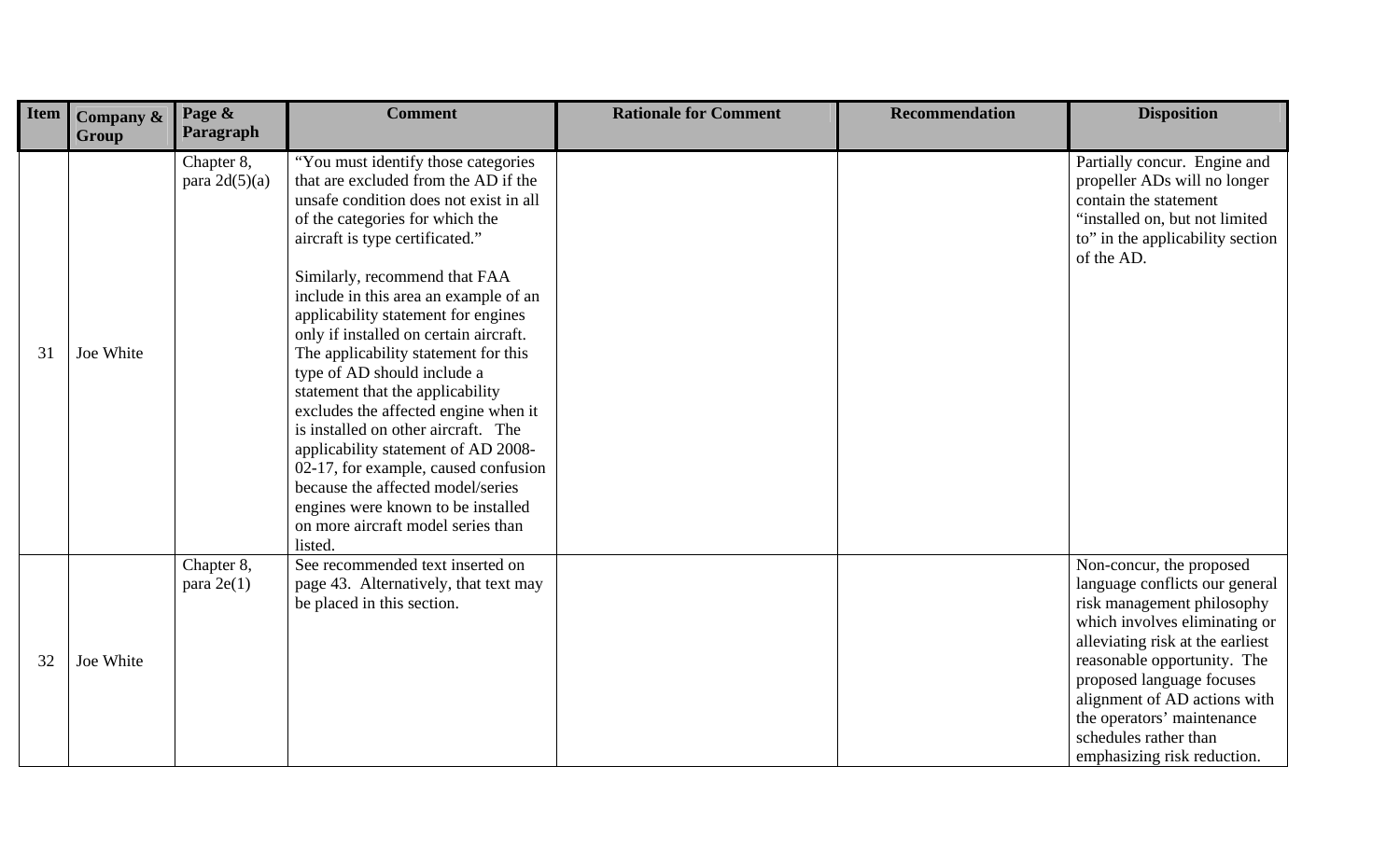| Item | Company &<br>Group | Page &<br>Paragraph        | <b>Comment</b>                                                                                                                                                                                                                                                                                                                                                                                                                                                                                                                                                                                                                                                                                                                                                                                 | <b>Rationale for Comment</b> | <b>Recommendation</b> | <b>Disposition</b>                                                                                                                                                                                                                                                                                                                              |
|------|--------------------|----------------------------|------------------------------------------------------------------------------------------------------------------------------------------------------------------------------------------------------------------------------------------------------------------------------------------------------------------------------------------------------------------------------------------------------------------------------------------------------------------------------------------------------------------------------------------------------------------------------------------------------------------------------------------------------------------------------------------------------------------------------------------------------------------------------------------------|------------------------------|-----------------------|-------------------------------------------------------------------------------------------------------------------------------------------------------------------------------------------------------------------------------------------------------------------------------------------------------------------------------------------------|
| 33   | Joe White          | Chapter 8,<br>para $2e(2)$ | Two recommendations.<br>• A section should be added<br>providing guidance for specifying<br>compliance times that are specified in<br>DAH service instructions that are<br>incorporated by reference (IBR).<br>• While incorporation by reference<br>is a useful tool, it is rather<br>inconvenient for the NPRM or AD to<br>refer to DAH service instructions for<br>all compliance time information,<br>particularly because service<br>instructions are not posted on the<br>FDMS docket. At a minimum,<br>compliance times for a 'first round'<br>of actions should be spelled out in the<br>text of the NPRM and AD. For any<br>immediate rule that IBR service<br>instructions, compliance times should<br>be spelled out in full in the AD to<br>facilitate rapid, clear communication. |                              |                       | This issue is being<br>discussed/worked by the<br>AD CRT group. Any changes<br>recommended by these<br>subgroups will be considered<br>for inclusion in a later<br>revision to the AD Manual.                                                                                                                                                   |
| 34   | Joe White          | Chapter 8,<br>para $2e(9)$ | Add text as noted.<br>"For commercial air carriers,<br>alignment of AD-required actions<br>with scheduled maintenance allows<br>accomplishment at base best<br>facilitates compliance. Whenever<br>possible, compliance periods and<br>intervals should be established to<br>exceed or coincide with the<br>scheduled maintenance interval                                                                                                                                                                                                                                                                                                                                                                                                                                                     |                              |                       | Non-concur, the proposed<br>language conflicts our general<br>risk management philosophy<br>which involves eliminating or<br>alleviating risk at the earliest<br>reasonable opportunity. The<br>proposed language focuses<br>alignment of AD actions with<br>the operators' maintenance<br>schedules rather than<br>emphasizing risk reduction. |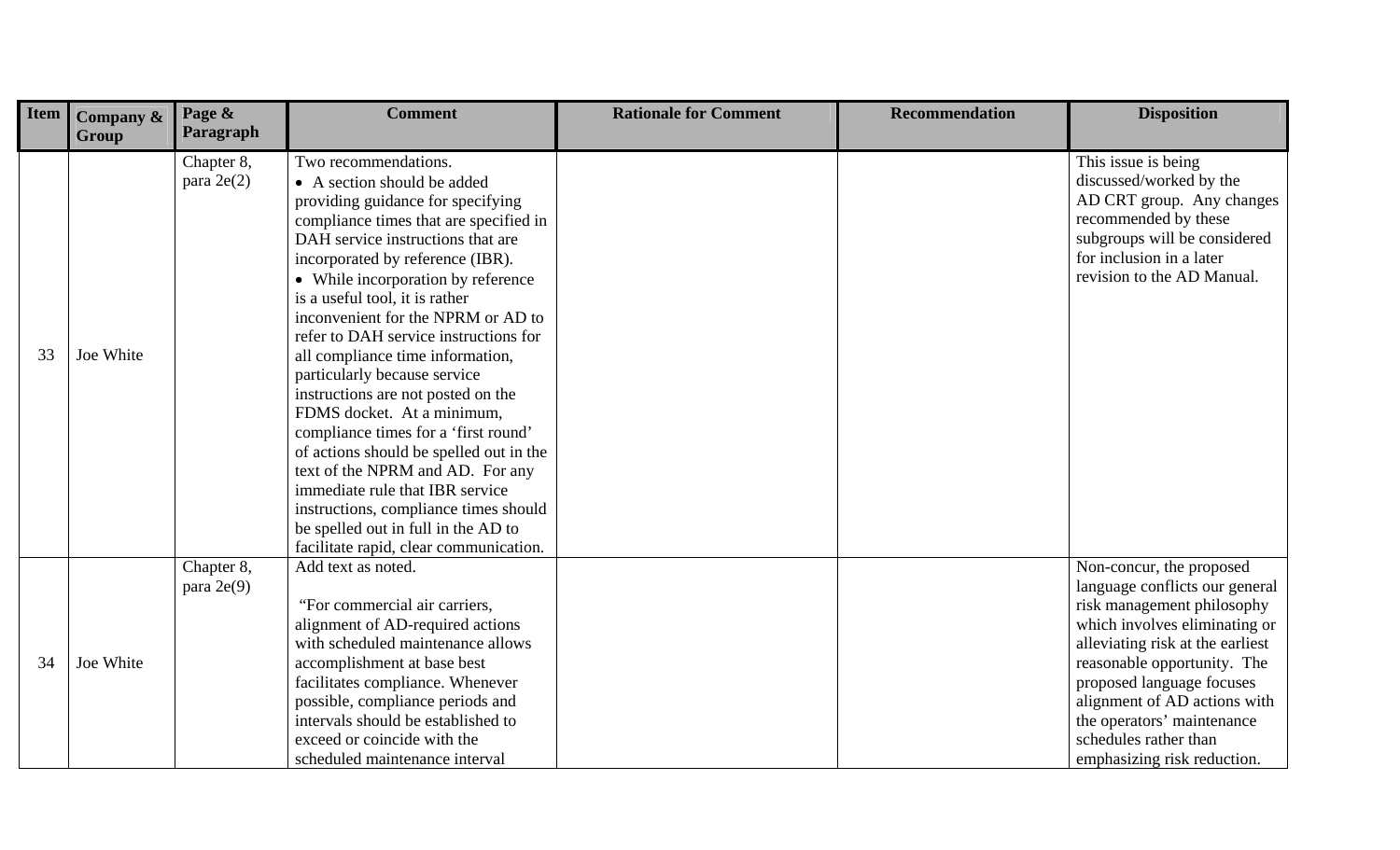| Item | Company $\&$<br>Group | Page &<br>Paragraph | <b>Comment</b>                         | <b>Rationale for Comment</b> | <b>Recommendation</b> | <b>Disposition</b> |
|------|-----------------------|---------------------|----------------------------------------|------------------------------|-----------------------|--------------------|
|      |                       |                     | allowed by a time frame for safe       |                              |                       |                    |
|      |                       |                     | operation established according to the |                              |                       |                    |
|      |                       |                     | principles of risk-management and      |                              |                       |                    |
|      |                       |                     | Safety Management Systems. If          |                              |                       |                    |
|      |                       |                     | those processes indicate a shorter     |                              |                       |                    |
|      |                       |                     | period or interval, alternative or     |                              |                       |                    |
|      |                       |                     | supplementary corrective actions       |                              |                       |                    |
|      |                       |                     | should be considered. In addition,     |                              |                       |                    |
|      |                       |                     | the compliance period or interval      |                              |                       |                    |
|      |                       |                     | indicated by risk-management should    |                              |                       |                    |
|      |                       |                     | not be reduced solely because the      |                              |                       |                    |
|      |                       |                     | corrective action appears relatively   |                              |                       |                    |
|      |                       |                     | simple. This practice can have a       |                              |                       |                    |
|      |                       |                     | cumulative, disruptive effect on       |                              |                       |                    |
|      |                       |                     | maintenance schedules. If the          |                              |                       |                    |
|      |                       |                     | corrective action appears relatively   |                              |                       |                    |
|      |                       |                     | simple, compliance periods and         |                              |                       |                    |
|      |                       |                     | intervals may be reduced if the action |                              |                       |                    |
|      |                       |                     | clearly could be accomplished          |                              |                       |                    |
|      |                       |                     | without adding elapsed time to         |                              |                       |                    |
|      |                       |                     | scheduled maintenance visits,          |                              |                       |                    |
|      |                       |                     | including overnight visits.            |                              |                       |                    |
|      |                       |                     | Certain intervals for scheduled        |                              |                       |                    |
|      |                       |                     | aircraft intermediate and heavy        |                              |                       |                    |
|      |                       |                     | maintenance visits are the most        |                              |                       |                    |
|      |                       |                     | common among commercial air            |                              |                       |                    |
|      |                       |                     | carriers. Compliance periods and       |                              |                       |                    |
|      |                       |                     | intervals aligned with these           |                              |                       |                    |
|      |                       |                     | maintenance intervals facilitate the   |                              |                       |                    |
|      |                       |                     | accomplishment of ADs during the       |                              |                       |                    |
|      |                       |                     | scheduled aircraft maintenance visits  |                              |                       |                    |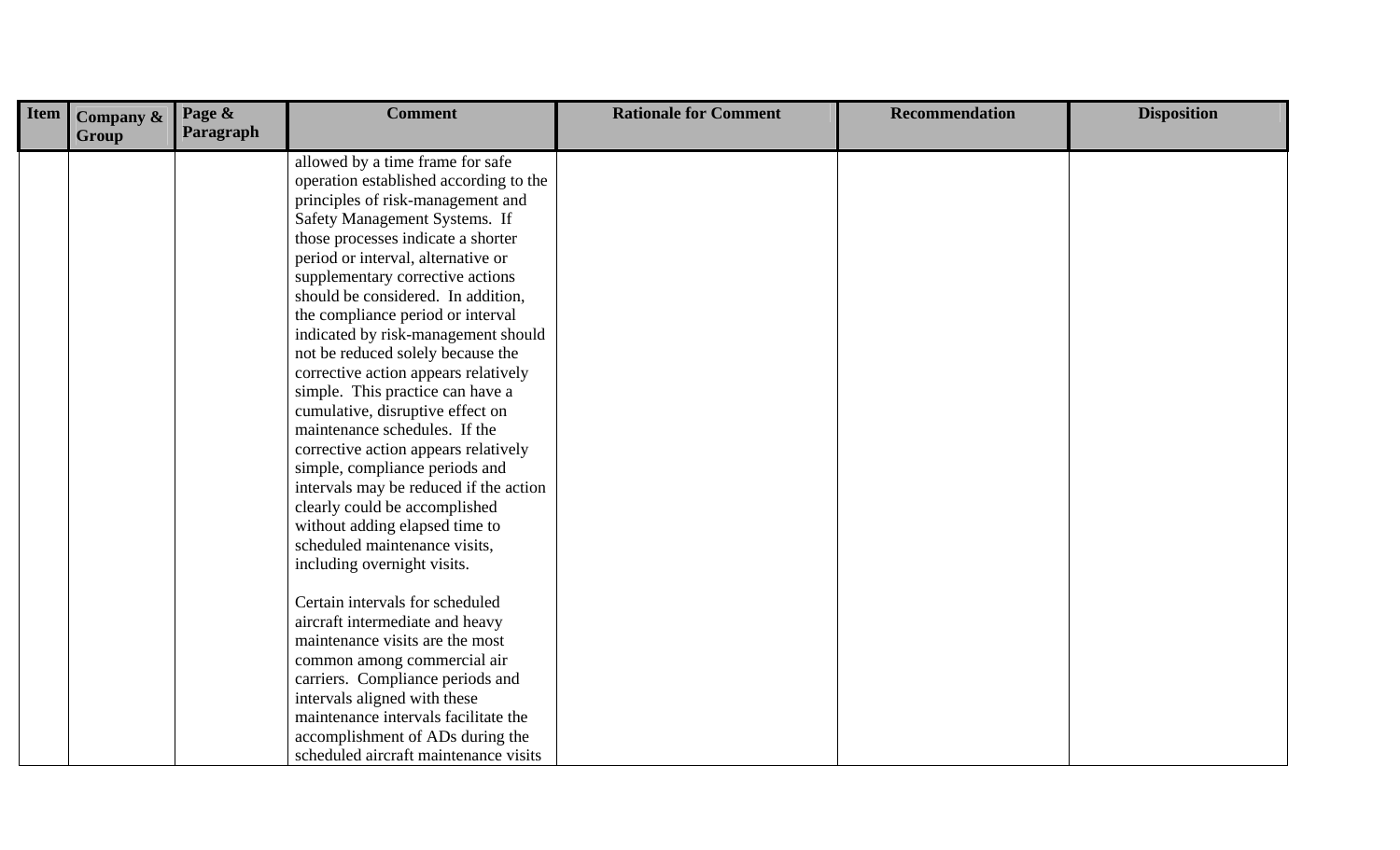| Item | Company & | Page &<br>Paragraph | <b>Comment</b>                          | <b>Rationale for Comment</b> | <b>Recommendation</b> | <b>Disposition</b>              |
|------|-----------|---------------------|-----------------------------------------|------------------------------|-----------------------|---------------------------------|
|      | Group     |                     |                                         |                              |                       |                                 |
|      |           |                     | of the greatest number of air carriers. |                              |                       |                                 |
|      |           |                     | For aircraft intermediate maintenance   |                              |                       |                                 |
|      |           |                     | visits, the highest "C" check interval  |                              |                       |                                 |
|      |           |                     | specified by the manufacturer (e.g.,    |                              |                       |                                 |
|      |           |                     | 24 months) is the most common.          |                              |                       |                                 |
|      |           |                     | Intervals that facilitate the greatest  |                              |                       |                                 |
|      |           |                     | accomplishment during scheduled         |                              |                       |                                 |
|      |           |                     | aircraft heavy maintenance visits       |                              |                       |                                 |
|      |           |                     | typically are the highest "D" check     |                              |                       |                                 |
|      |           |                     | interval specified by the manufacturer  |                              |                       |                                 |
|      |           |                     | (e.g., 72 months).                      |                              |                       |                                 |
|      |           | Chapter 8,          | "Refer to the applicable service"       |                              |                       | Concur. Paragraph added that    |
|      |           | para $2f(1)$        | bulletin or document for the            |                              |                       | states: "Records Review in      |
|      |           |                     | inspection procedures if the            |                              |                       | Lieu of Inspection. When the    |
|      |           |                     | procedures are in that document."       |                              |                       | need to take corrective action  |
|      |           |                     |                                         |                              |                       | depends on whether a            |
| 35   | Joe White |                     | Recommend that this paragraph also      |                              |                       | particular P/N is installed, we |
|      |           |                     | state that in certain cases,            |                              |                       | allow review of maintenance     |
|      |           |                     | maintenance records may be used in      |                              |                       | records instead of inspection   |
|      |           |                     | lieu of a physical inspection           |                              |                       | of the product, if the P/N can  |
|      |           |                     | consistent with the standard provision  |                              |                       | be positively identified from   |
|      |           |                     | of "unless previously accomplished".    |                              |                       | the review."                    |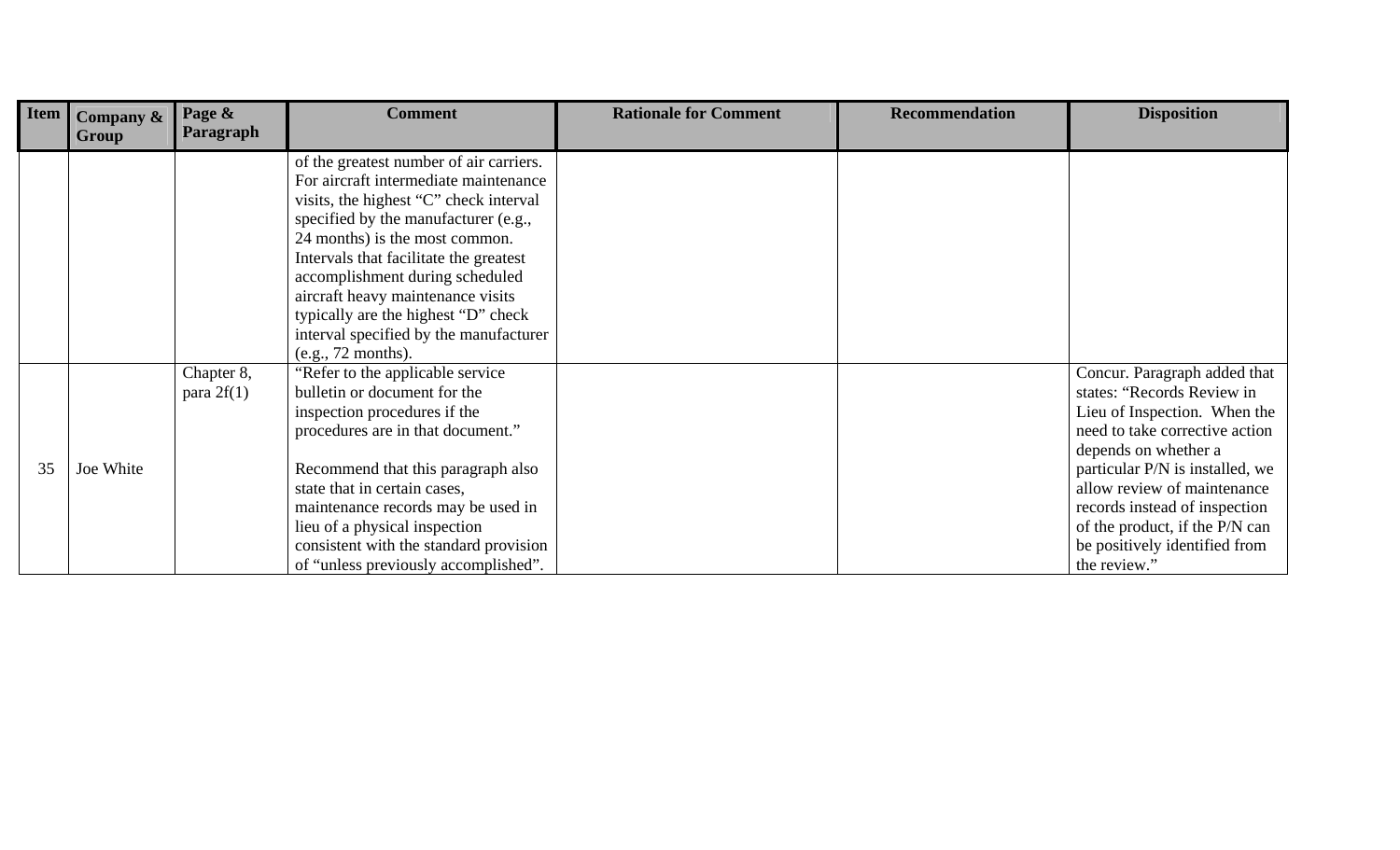| <b>Item</b> | Company &<br>Group | Page &<br>Paragraph           | <b>Comment</b>                                                                                                                                                                                                                                                                                                                                                                                                                                                                                                                                                                                                                                                                | <b>Rationale for Comment</b> | <b>Recommendation</b> | <b>Disposition</b>                                                                                                                                                                            |
|-------------|--------------------|-------------------------------|-------------------------------------------------------------------------------------------------------------------------------------------------------------------------------------------------------------------------------------------------------------------------------------------------------------------------------------------------------------------------------------------------------------------------------------------------------------------------------------------------------------------------------------------------------------------------------------------------------------------------------------------------------------------------------|------------------------------|-----------------------|-----------------------------------------------------------------------------------------------------------------------------------------------------------------------------------------------|
| 36          | Joe White          | Chapter 8,<br>para $2f(4)(d)$ | ATA recommends that FAA establish<br>a streamlined method for addressing<br>'later FAA-approved revisions' to<br>service instructions in order to avoid<br>wholly unnecessary AMOC<br>applications. For example, the AD<br>language could provide for<br>compliance using a 'later FAA-<br>approved revision containing a<br>statement that the revision is<br>specifically approved as an<br>alternative method of compliance to<br>AD 2008-XX-XX.' FAA also could<br>adopt a policy of requiring this<br>statement in any service instructions<br>that could affect a previously adopted<br>AD whether or not the statement<br>could be included in the language of<br>ADs. |                              |                       | This issue is being<br>discussed/worked by the<br>AD CRT group. Any changes<br>recommended by these<br>subgroups will be considered<br>for inclusion in a later<br>revision to the AD Manual. |
| 37          | Joe White          | Chapter 8,<br>para $3d(2)(c)$ | Recommend revising this line to read<br>"Makes a maintenance record entry<br>or gains Principal Operations<br>Inspector approval of change to a<br>customized AFM."<br>A maintenance record entry cannot<br>be made by operators who use a<br>customized AFM. The POI approves<br>the customized AFM and this<br>approval should be used as the record<br>that the AD change has been<br>accomplished.                                                                                                                                                                                                                                                                        |                              |                       | Concur, revised accordingly                                                                                                                                                                   |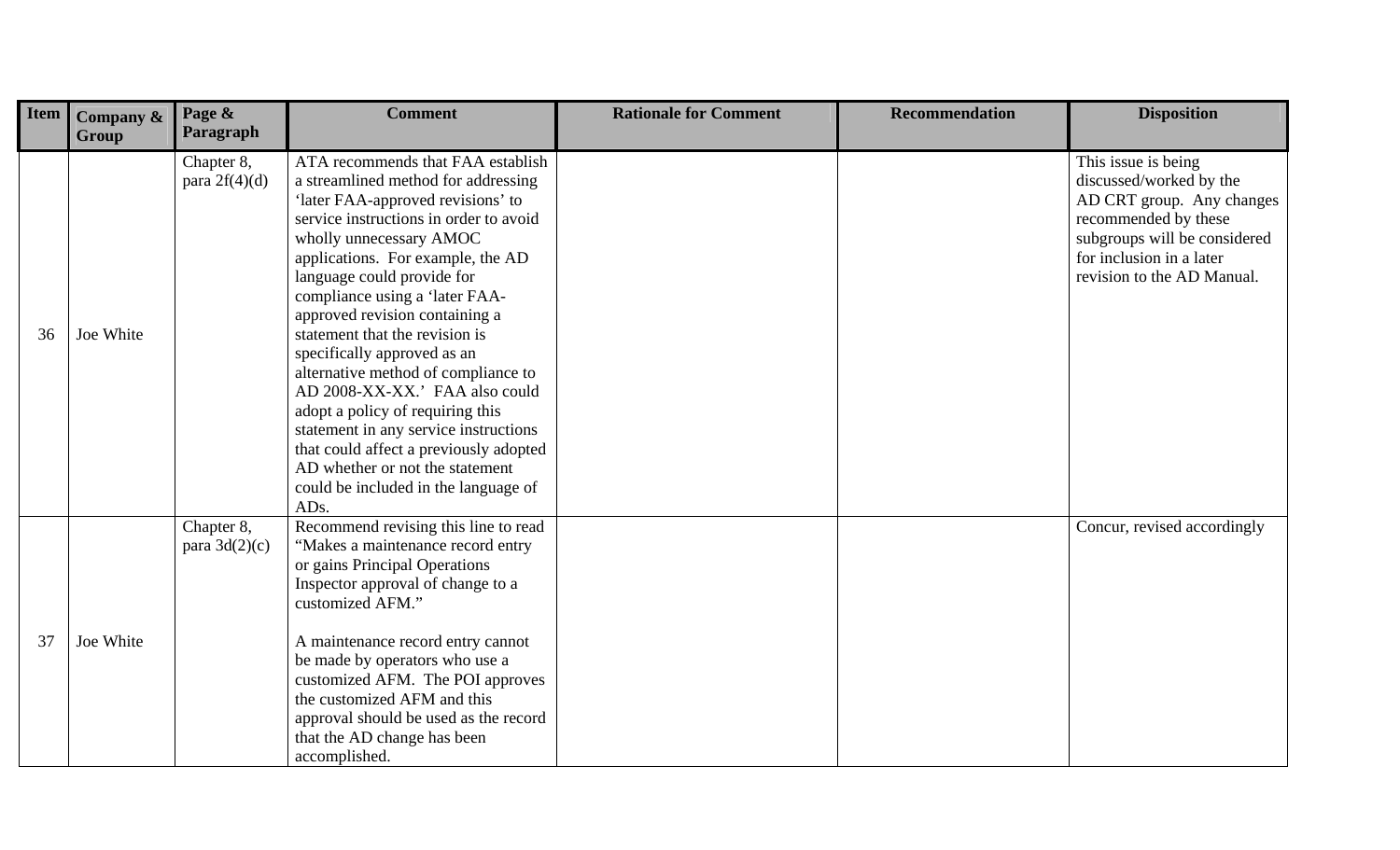|                   | <b>Company &amp;</b> | Page &                                  | <b>Comment</b>                                                                                                                                                                                                                                                                                                   | <b>Rationale for Comment</b> | <b>Recommendation</b> | <b>Disposition</b>                                                                                                                   |
|-------------------|----------------------|-----------------------------------------|------------------------------------------------------------------------------------------------------------------------------------------------------------------------------------------------------------------------------------------------------------------------------------------------------------------|------------------------------|-----------------------|--------------------------------------------------------------------------------------------------------------------------------------|
| <b>Item</b><br>38 | Group<br>Joe White   | Paragraph<br>Chapter 9,<br>para $3b(2)$ | 'Identify all commenters by name<br>or organization."<br>The ATA recommends abandoning<br>the practice of identifying<br>commenters by name. This practice<br>is inconsistent with that used for ex<br>parte communications, which rarely<br>are cited in preamble of an AD. As<br>with ex parte communications, |                              |                       | Non-concur. AGC-200 has<br>coordinated on a policy memo<br>requiring that all commenters<br>be identified by name or<br>organization |
|                   |                      |                                         | identifying information is available<br>on the docket. Persons interested in<br>the identity of a commenter should<br>review the docket for the exact<br>comments attributable to the<br>commenter rather than relying on<br>summary statements in the AD,<br>which sometimes are viewed as<br>inaccurate.       |                              |                       |                                                                                                                                      |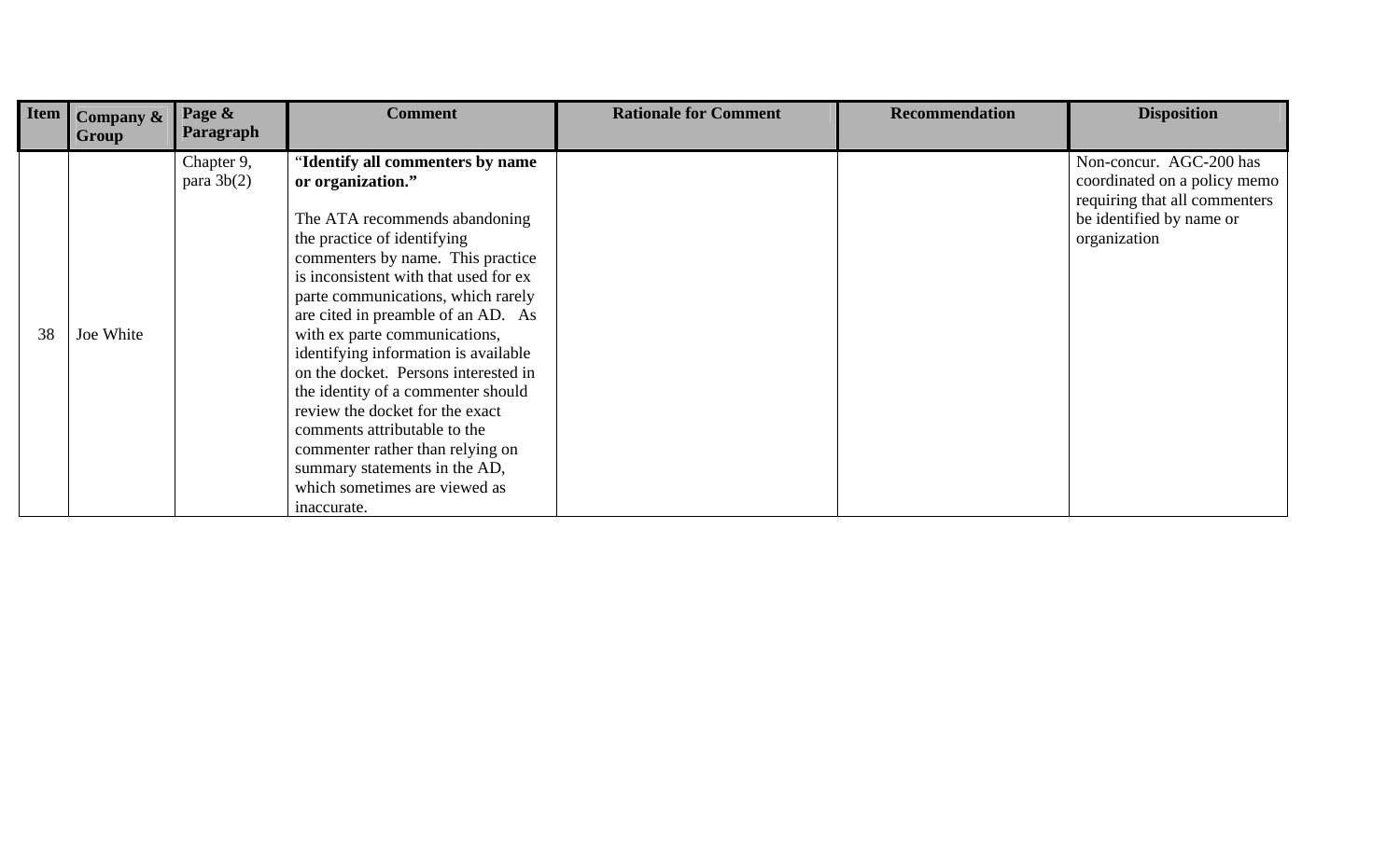| Item | Company &<br>Group | Page &<br>Paragraph    | <b>Comment</b>                                                                                                                                                                                                                                                                                                                                                                                                                                                                                                                                                                                                                                                                                                                                          | <b>Rationale for Comment</b> | <b>Recommendation</b> | <b>Disposition</b>                                                                                                                                                                                                                                                                  |
|------|--------------------|------------------------|---------------------------------------------------------------------------------------------------------------------------------------------------------------------------------------------------------------------------------------------------------------------------------------------------------------------------------------------------------------------------------------------------------------------------------------------------------------------------------------------------------------------------------------------------------------------------------------------------------------------------------------------------------------------------------------------------------------------------------------------------------|------------------------------|-----------------------|-------------------------------------------------------------------------------------------------------------------------------------------------------------------------------------------------------------------------------------------------------------------------------------|
| 39   | Joe White          | Chapter 10,<br>para 1b | "This material, like any other<br>properly issued regulation, has the<br>force of law."<br>Be aware that the AD Compliance<br>Review Team Report is pending<br>release by FAA. Last seen, it<br>recommends that service bulletins<br>incorporated by reference clearly<br>state the safety intent of the bulletin -<br>an intent that, if satisfied, may<br>establish compliance, and that if not<br>satisfied, may establish non-<br>compliance. Also, the Report may<br>recommend that service bulletins<br>designate provisions that must be<br>accomplished precisely as written.<br>Other procedures may be<br>accomplished using certain standard<br>practices.<br>If the Report is published in the near<br>future, these recommendations should |                              |                       | This statement was taken<br>from the <i>Explanation</i> section<br>in 14 CFR part.<br>This issue is being<br>discussed/worked by the<br>AD CRT group. Any changes<br>recommended by these<br>subgroups will be considered<br>for inclusion in a later<br>revision to the AD Manual. |
| 40   | Joe White          | Chapter 10,<br>para 2  | be addressed in para 1.b.<br>"However, the OFR will not publish<br>the reference material with the AD."<br>This sentence appears inconsistent<br>with the following para (3.a.).                                                                                                                                                                                                                                                                                                                                                                                                                                                                                                                                                                        |                              |                       | Concur. Text deleted.                                                                                                                                                                                                                                                               |